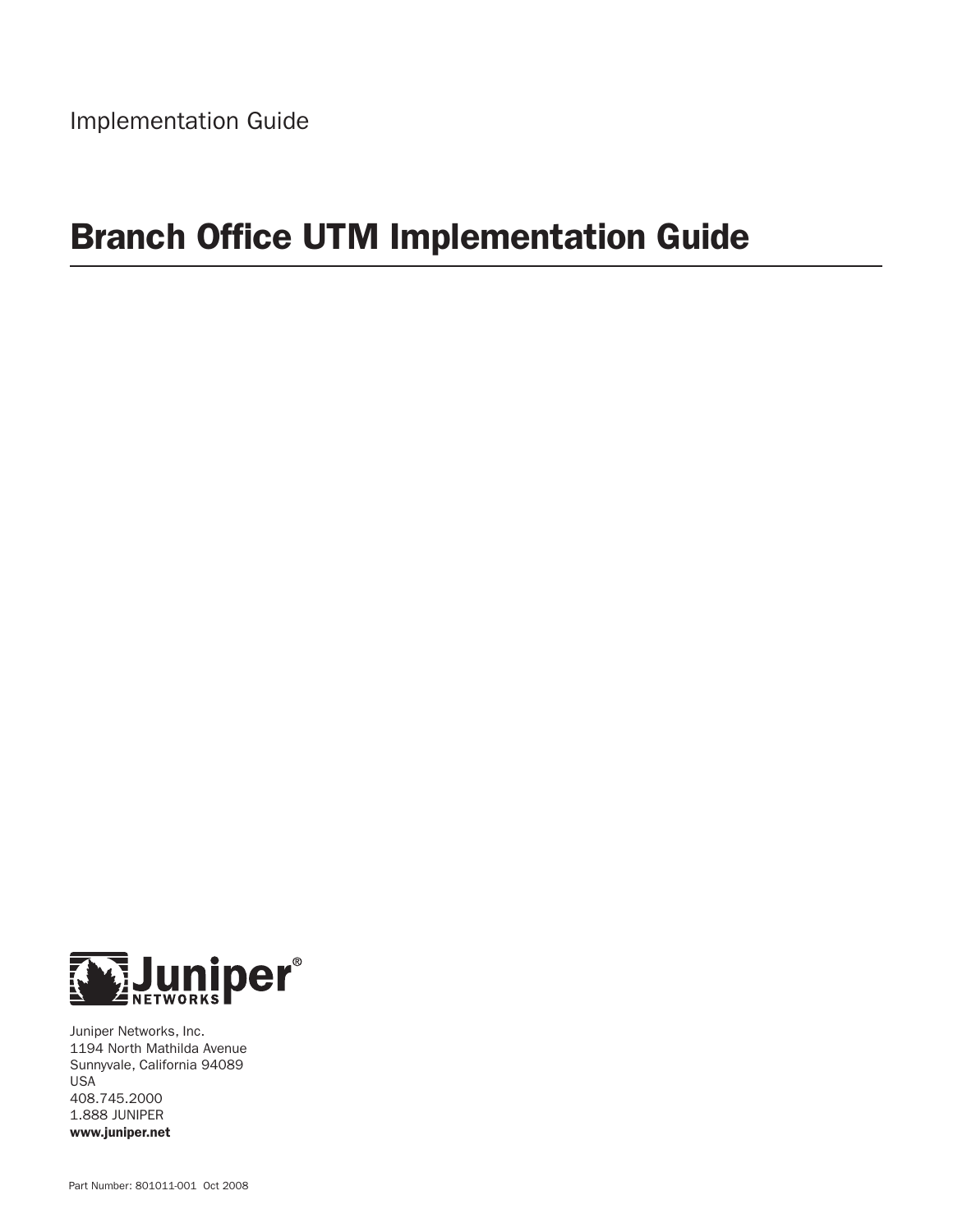# Table of Contents

| Secure the Enterprise WAN/VPN from the Branch (Outbound and Inbound) 10           |
|-----------------------------------------------------------------------------------|
| Provide Users Restricted Internet Access and Block/Log All Other Guest Access  10 |
|                                                                                   |
|                                                                                   |
|                                                                                   |
|                                                                                   |
|                                                                                   |
|                                                                                   |
|                                                                                   |
|                                                                                   |
|                                                                                   |
|                                                                                   |
|                                                                                   |
|                                                                                   |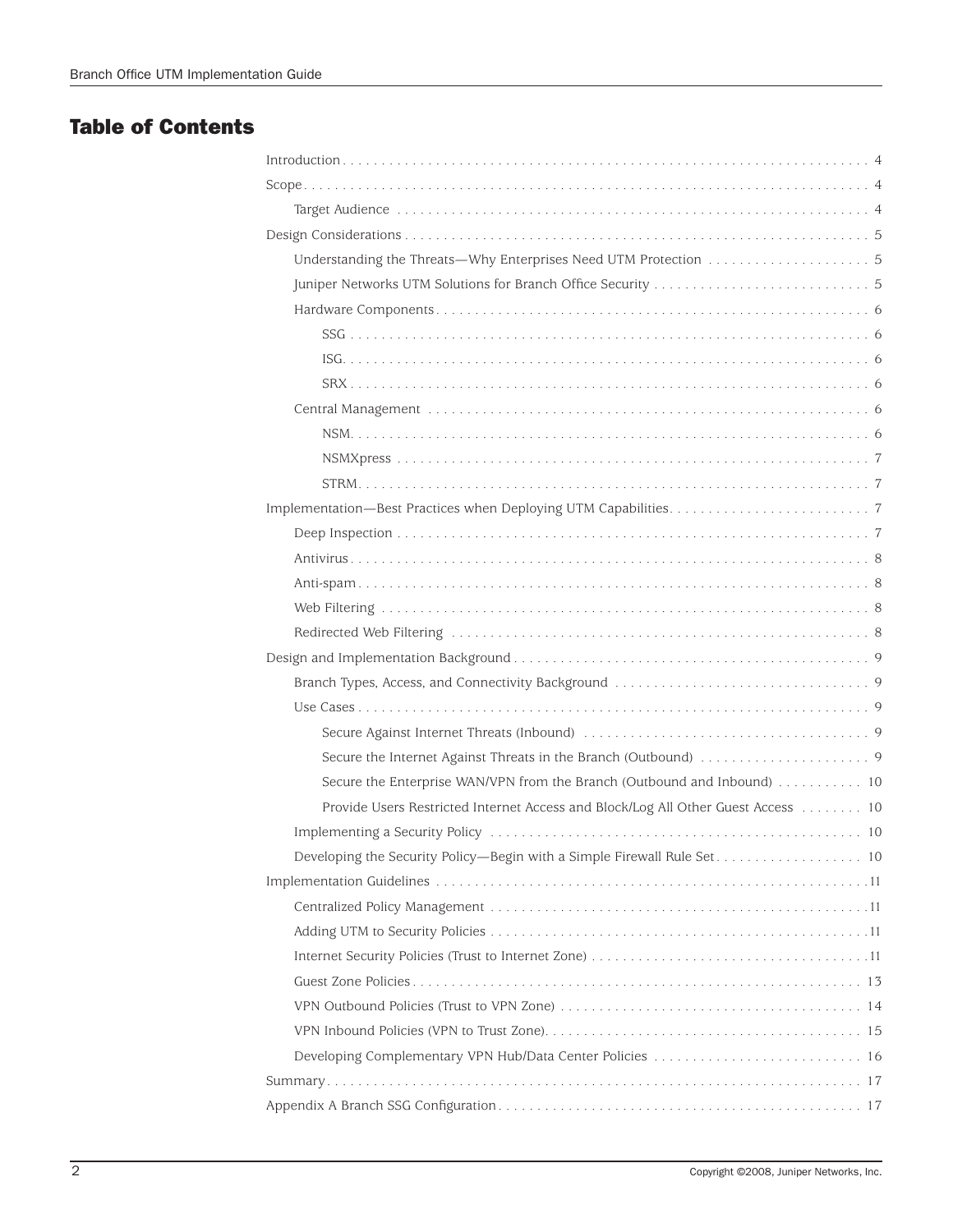| Update Antivirus Database (and all contrares and all contrares and all contrares and the Update Antivirus Database |
|--------------------------------------------------------------------------------------------------------------------|
|                                                                                                                    |
|                                                                                                                    |
|                                                                                                                    |
|                                                                                                                    |
|                                                                                                                    |
|                                                                                                                    |

# List of Figures

| Figure 6. Deep Inspection Profile for Outbound HTTP/FTP Traffic (Outbound VPN and        |
|------------------------------------------------------------------------------------------|
|                                                                                          |
| Figure 7 Deep Inspection Profile for Other Common Internet Services (Outbound VPN        |
|                                                                                          |
| Figure 8. Deep Inspection Profile for Internet and Enterprise Email Inspection (Outbound |
|                                                                                          |
| Figure 9. Deep Inspection Profile for Common Enterprise Applications (Inbound and        |
|                                                                                          |
| Figure 10. NSM Services Object for Remote Administration Services (Inbound VPN) 21       |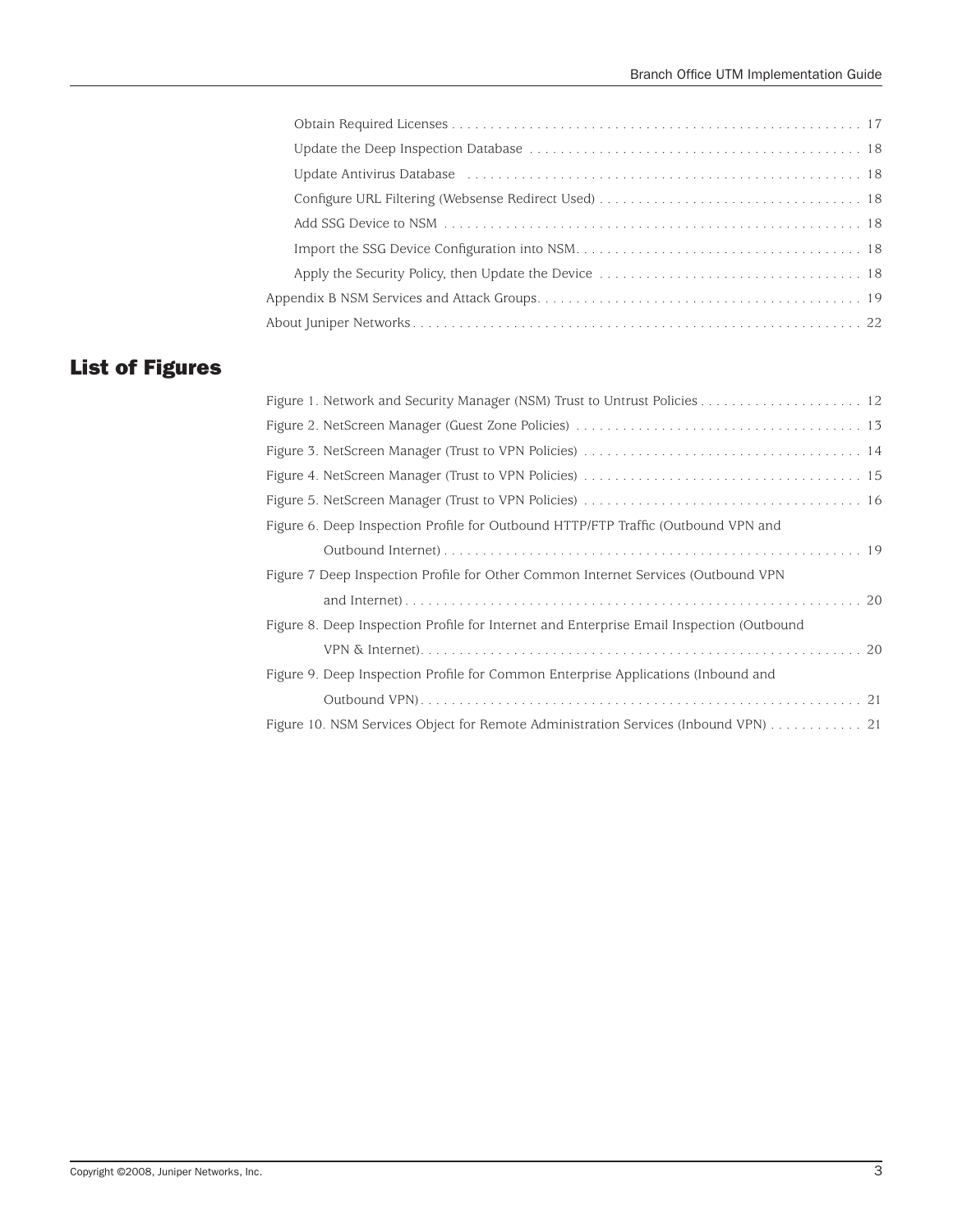# Introduction

Wide-spread adoption of new applications operating over the Internet has created new types of security threats for today's distributed enterprise. This trend has sparked growth in the IT security space, where hundreds of vendors have emerged offering point solutions to protect against most threats. The modern enterprise uses many different products to protect against several "vectors of attack" and to mitigate risks. Anti-X technologies such as URL filtering, network antivirus and intrusion protection have been selectively deployed throughout enterprise networks. These anti-x technologies are predominately deployed in larger campus and data center networks for protecting the most critical resources.

Deploying this type of security technology across entire distributed enterprises at hundreds of small branch offices, often with minimal onsite IT support, has been until recently impractical and simply cost-prohibitive. Security at the branch has always been a compromise between the cost of managing a large number of branch security devices and the security benefits provided. As a result, large distributed enterprises have typically backhauled all Internet traffic through the head-end, which incurs large recurring costs because far larger headend bandwidth is required. Also, enterprises simply ignored branch security altogether, giving up defense-indepth, exposing branch users and the entire enterprise network to a myriad of threats on the Internet.

Juniper Networks has integrated these latest security technologies into its entire line of branch office firewalls, consolidating key security functions into a single device. Juniper Networks Secure Services Gateways (SSG) offer on-board URL filtering, antivirus/worm and intrusion prevention features, in addition to proven firewall, VPN, and routing functionalities. These features are managed seamlessly at scale using Juniper Networks Network and Security Manager (NSM).

# Scope

This guide explains how to implement and manage Juniper Networks Unified Threat Management (UTM) features. In this paper, we address typical security threats that face today's distributed enterprise, and discuss how an appropriate security policy enforced by Juniper Networks family of SSG devices can help mitigate these threats. We then address, in detail, how to deploy and manage these features efficiently and uniformly throughout a distributed enterprise, across hundreds of remote branch offices, each protected by Juniper Networks proven security gateways.

# Target Audience

- Security and IT engineers
- Network architects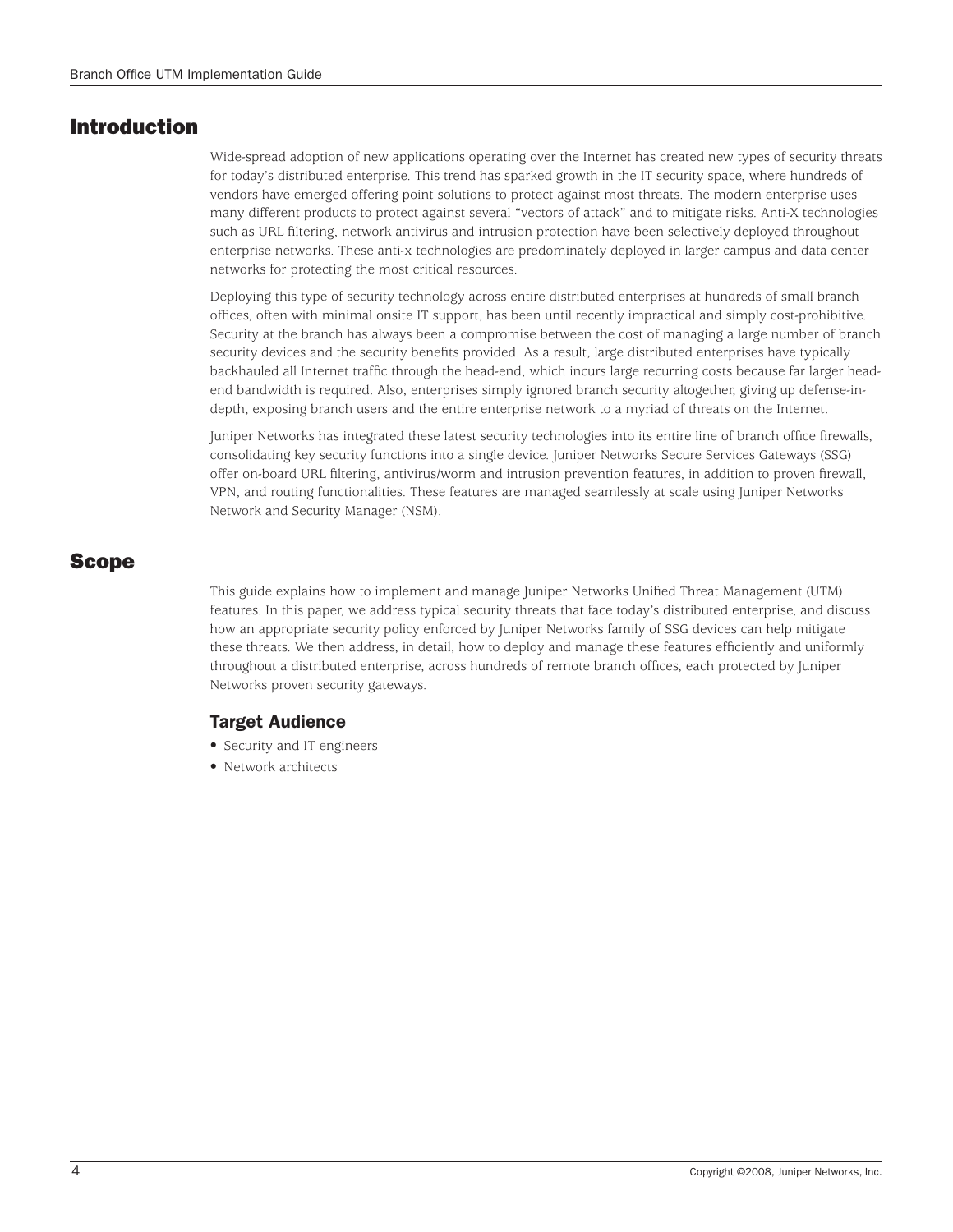# Design Considerations

# Understanding the Threats—Why Enterprises Need UTM Protection

Distributed enterprise networks face ever-increasing security threats such as viruses, trojans, and worms that infect users constantly through Web sites, email, Webmail, Instant Messaging (IM), and peer-to-peer applications. As a result, these threats require additional IT staff attention and efforts.

More and more users access inappropriate Web sites or download illegal files, thereby consuming precious bandwidth and creating business liability issues. Users and guests can attack servers using well-known vulnerabilities and can create serious information leaks or security breaches.

Rogue Internet sites that target users through server-to-client attacks create backdoors into your network or infect other users. A denial of service (DoS) attack is another type of threat against your own network consuming bandwidth and resources that can cause downtime and lost productivity. The source of these threats (attack vectors) includes the Internet, infected or malicious users, servers or guests, and unauthorized users. Their targets are your users and guests, servers and storage systems, VoIP infrastructure, and most importantly, the enterprise network itself. According to Dark Reading (8/13/08), on the average during the second quarter of this year, more than 10 million zombie computers (systems infected by "bot" and controlled remotely by cyber criminals) were sending spam and emails with malware every day.

Today's enterprise is even faced with protecting the Internet itself (other sites) from malicious or infected users on your network. This has become increasingly important as enterprises strive to create a barrier of liability by blocking attacks, viruses, and worms originating from inside the corporate network. This barrier has expanded recently to include blocking or logging illegal Web sites, peer-to-peer file sharing, and IM conversations.

For the security or IT administrator, protecting against all attack vectors might seem like an impossible task. However, network administrators and IT professionals can avoid spending countless hours designing and configuring security policies. Juniper Networks SSGs, combined with the examples and best practices outlined in this document, will steer you in the right direction as you work to improve security, optimize bandwidth usage, and reduce liability for your distributed enterprise.

# Juniper Networks UTM Solutions for Branch Office Security

The Juniper Networks UTM approach takes other vendors' unified threat management to another level, offering more than just point products. Juniper Networks offers a full line of branch and regional office SSG devices with onboard UTM functionality, in addition to high-end Integrated Security Gateways (ISG) for the data center or larger regional offices. All devices run ScreenOS, an operating system designed from the ground up to deliver high-performance, policy-based stateful firewall and IPsec VPN connectivity. Additionally, all devices are managed seamlessly using NSM to enable centralized policy provisioning, log consolidation, and reporting.

The UTM security features include:

- Stateful inspection firewall to perform access control and stop network-level attacks
- • Intrusion Prevention System (Deep Inspection firewall) to stop application-level attacks
- • Best-in-class anti-malware protection based on Kaspersky Lab's scanning engine that includes antivirus, anti-phishing, anti-spyware, anti-adware protection to stop viruses, trojans, and other malware before they damage the network
- Anti-spam through a partnership with Symantec to block spammers and phishers
- Web filtering using Websense to block access to known malicious Web sites and Web content that is inappropriate for your business
- Site-to-site IPSec VPN to establish secure communications between offices
- DoS mitigation capabilities
- Application Layer Gateways (ALGs) for H.323, Session Initiation Protocol (SIP), Skinny Client Control Protocol (SCCP), and Media Gateway Control Protocol (MGCP) to inspect and protect voice over IP (VoIP) traffic.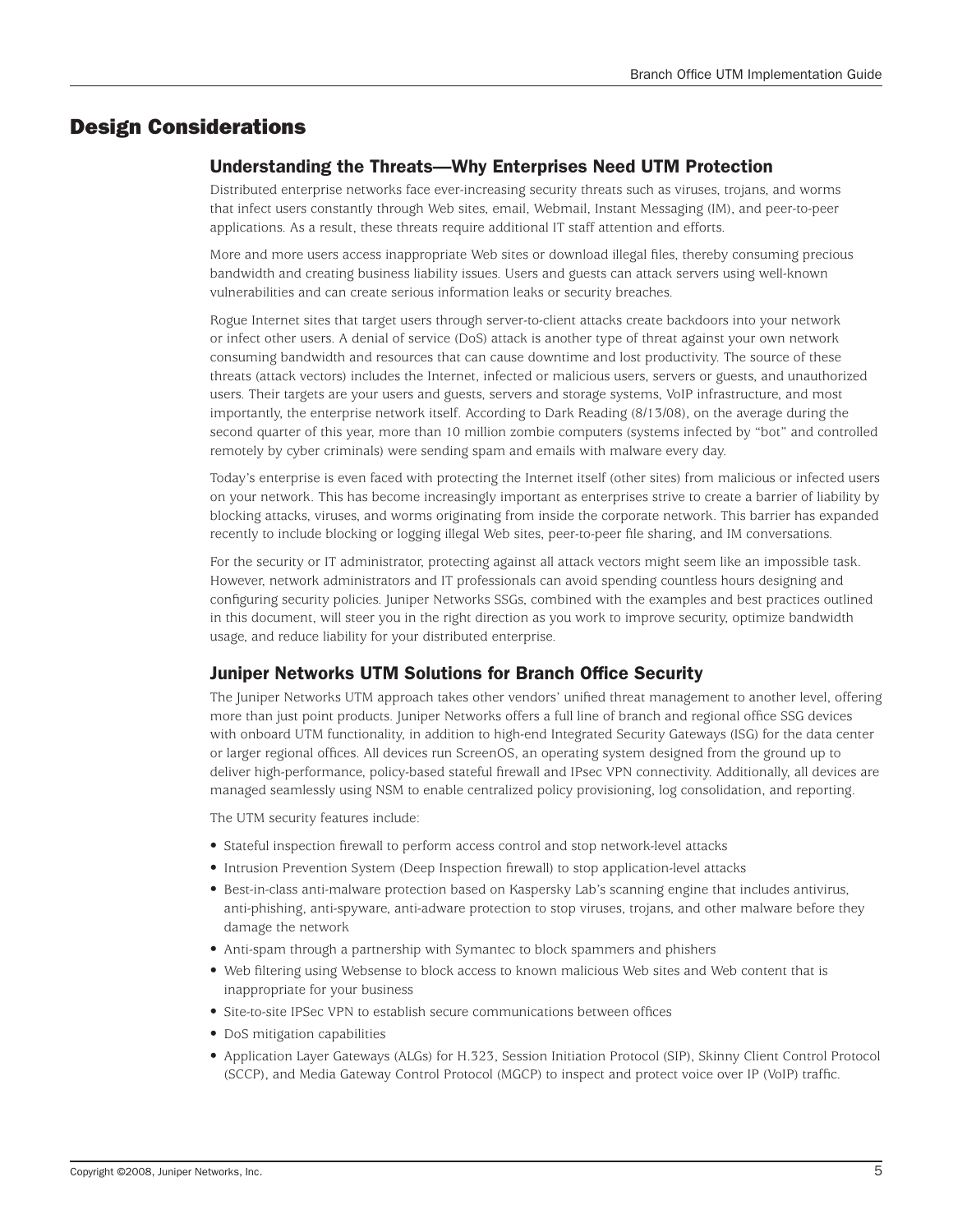For further details, refer to Concepts & Examples ScreenOS Reference Guide Vol. 6, Voice-over-Internet Protocol. This reference guide describes the supported VoIP ALGs and specifically covers the H.323 protocol. It provides examples for configuring the H.323 ALG on the Juniper Networks security device and SIP ALG, and it presents an overview of the MGCP ALG, listing the firewall security features of the implementation. Examples of typical scenarios follow a summary of the MGCP architecture.

# Hardware Components

The Juniper Networks hardware components relevant to UTM include SSG and ISG firewalls and the SRX-series services gateways.

#### **SSG**

Juniper Networks industry-leading SSG family of products running ScreenOS consists of comprehensive and cutting-edge attack prevention features continuously developed and fine tuned over time. Each product release continues to further evolve UTM capabilities, as well as enable further customization to meet the needs of any organization's security policies. Today, ScreenOS offers best-in-class UTM features which run on board SSG devices. These features include DoS protection, deep packet inspection, URL logging and filtering, complete anti-x protection, including network antivirus and anti-spam protection.

#### ISG

The Juniper Networks ISG devices are purpose-built, security solutions that leverage a fourth-generation security application-specific integrated circuit (ASIC), the GigaScreen3, along with high-speed microprocessors to deliver unmatched firewall and VPN performance. The ISG family of products also offers integrated hardware-based Intrusion Detection and Prevention (IDP) that allows enterprises to deploy a high-performance single box solution to secure branch office connectivity to the data center or VPN head-end.

#### **SRX**

Juniper Networks SRX-series products are next-generation services gateways based on a revolutionary architecture that provides market-leading scalability and service integration.

Advanced SRX-series security features automatically detect and mitigate threats, while routing features intelligently to prioritize and accelerate traffic. These features protect and distribute advanced services and applications to support millions of subscribers or multiple enterprise departments across the network.

The SRX-series includes the following integrated components:

- Firewall
- Intrusion Prevention System (IPS)
- DoS
- Ouality of Service (OoS)
- Network Address Translation (NAT)
- Routing and switching

The SRX-series services gateways scale in performance, including shared cards and power supplies.

### Central Management

Juniper Networks centralized management technologies primarily consist of the Juniper Networks Network and Security Manager (NSM) and its appliance version, NSMXpress.

#### NSM

Central management is critical to managing geographically distributed security devices. Juniper Networks NSM offers centralized policy management, log consolidation and reporting. NSM manages SSG devices, NetScreen firewalls, IDP appliances, EX-series Ethernet switches, J-series routers, Secure Access SSL VPN, and the Unified Access Control (UAC) Infranet Controller.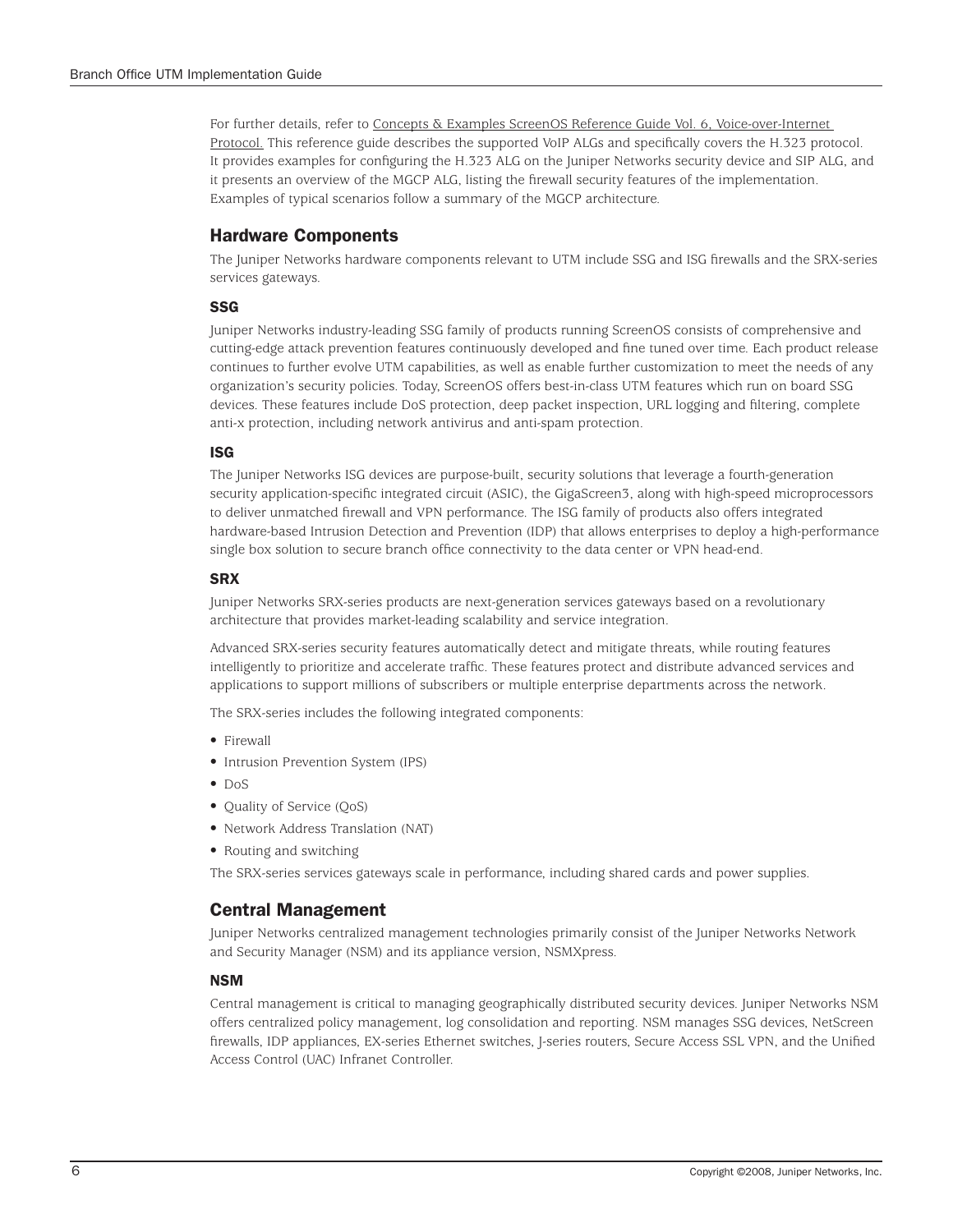Additional Juniper Networks devices are often being added to the NSM support list. To find the latest support list, visit Products & Services. NSM also contains key features designed specifically for the distributed enterprise such as device provisioning, licensing, and automatic "roll-back" during a failed configuration update.

#### **NSMXpress**

NSMXpress is an appliance version of NSM. It simplifies the complexity of security device administration by providing a single integrated management interface that controls every device parameter. This robust hardware management system installs in minutes with full high availability (HA) support, making it easy to scale and deploy.

Larger distributed enterprises should consider using at minimum a four box NSM configuration as outlined in the *Network and Security Manager Administration Guide* at http://www.juniper.net/techpubs/software/ management/security-manager/nsm2008\_1/nsm2008.1\_admin\_guide.pdf

The four box approach divides the primary graphical user interface (GUI) server and device server into separate boxes, each located across separate geographic data centers. This enables physical site, independent HA for device management, and logging.

#### STRM

Juniper Networks Security Threat Response Manager (STRM) offers integrated log management and threat correlation capabilities, security information and event management (SIEM), and network behavior analysis in a single console that reduces security management solution acquisition costs and improves IT efficiency.

Juniper Networks recommends using a centralized SEIM solution to get a comprehensive view of the enterprise security state and be able to respond to threats in real time.

All mission-critical devices in the branch office should be configured to send logs to the STRM. There are plenty of built-in correlation rules that can be used to detect virus and worm activity inside the network. STRM can isolate the source and identify corrective measures for dangers hiding in daily network activity. STRM flow and event processors provide distributed scalability for the processing of network and security events, and network and application flow data. Typically, STRM 500/2500 can be deployed at the branch office to enhance the scalability of an enterprise SIEM solution.

STRM can efficiently correlate UTM log information from various branch offices, and it can alert the security operations center/network operations center (SOC/NOC) administrators about an impending worm or virus outbreak that may sprawl across the network from the branch office to the data center.

# Implementation—Best Practices when Deploying UTM Capabilities

The following sections describe recommended best practices when deploying UTM.

### Deep Inspection

Juniper Networks recommends using Deep Inspection (DI) for any service where one of the endpoints might contain malicious code that can exploit vulnerabilities at either of the endpoints, for example any inward/ outward bound network traffic from/to the untrust zone of the network. Your network uses the untrust zone interface to connect to the Internet. The untrust zone connects the networks that are *not* fully controlled by the overall enterprise to the security gateway of the branch office.

DI allows you to inspect traffic at the application layer, relying on regular expressions (Regex) to determine malicious content in a packet. For example, if a worm spreading over the Internet attempts to exploit your Internet Information Server (IIS) Web vulnerabilities by sending a harmful string of characters to your Web server, a custom signature can identify that attack string and stop it. By applying the custom signature to a policy, the traffic in that policy is inspected for that specific string.

Therefore, it is important to use only signatures that are relevant to inbound or outbound traffic. For example, for outbound HTTP traffic originating from an employee's computer to the Internet (*trust to untrust*), it is extremely important to secure the server-to-client vulnerability vector for mitigating risk to employee computers.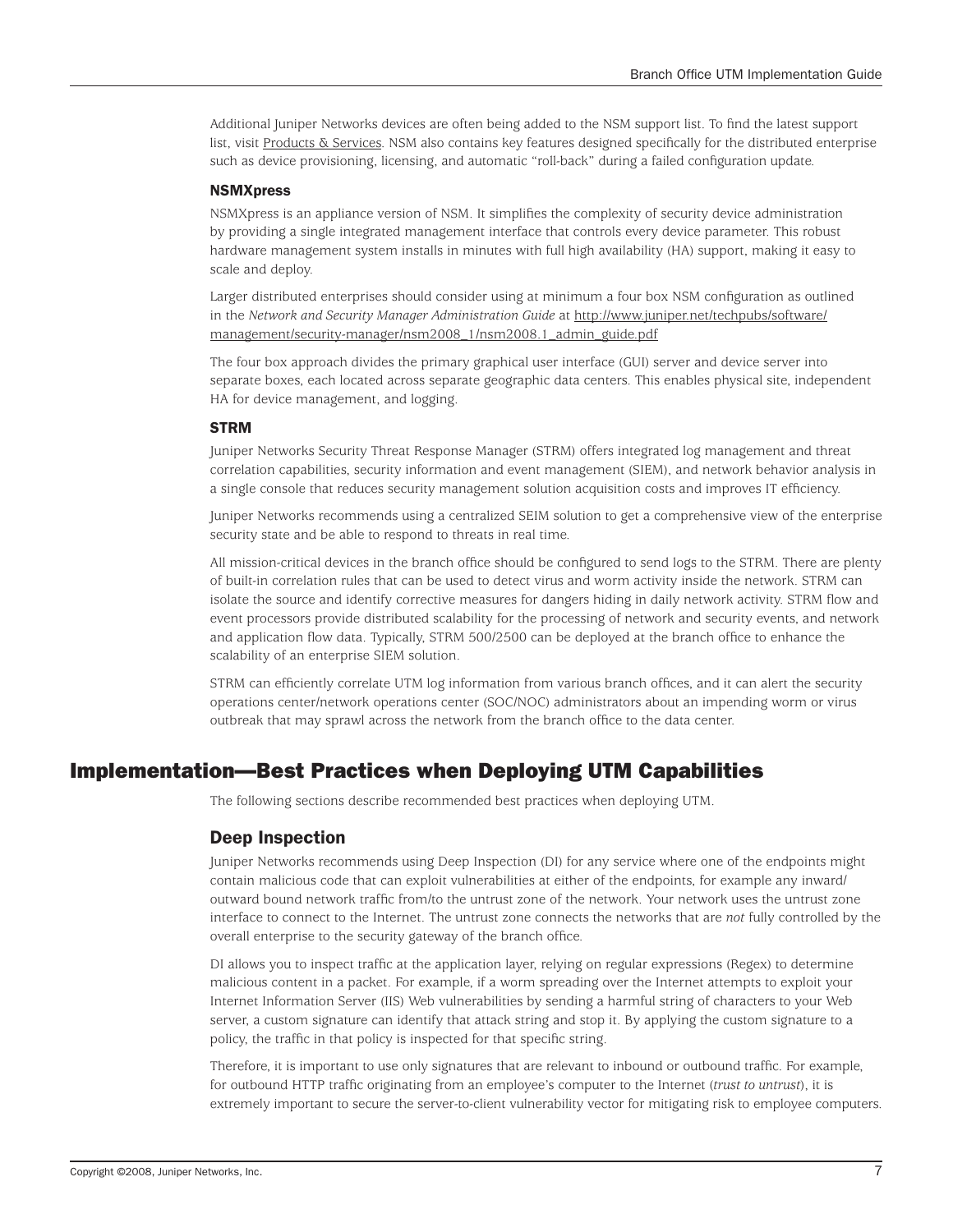Additionally, Juniper Networks recommends that you secure the client-to-server interactions to limit enterprise liability in case of attacks originating from their IP address space. It is critical to ensure that all attack blocking and identifications are logged and monitored regularly.

#### **Antivirus**

Juniper Networks recommends that enterprises scan all peer-to-peer and email traffic for worms, viruses, trojans, and other malware to ensure that branch office devices do not receive any contaminated content. Some customers might choose to block out peer-to-peer traffic completely.

In addition, Juniper Networks recommends applying scanning to all external file transfers/sharing, more specifically to three different traffic types:

- Webmail
- User point of presence (POP3) mail retrieval
- Mail server Simple Mail Transfer Protocol (SMTP) inbound email.

Further, it is important to centrally collect all logs originating from the antivirus engine. This allows an audit trail for liability purposes and allows for easy reporting of infected users.

**NOTE:** Malware often infects machines that are not on the corporate network, for example when users take their laptops for home or travel use. Also, malware infections can come from within the branch network or spread through USB adapters, MP3 players, and CD-ROMs. To ensure maximum protection against viruses, Juniper Networks always recommends an in-depth defense approach. IT managers should augment networklevel antivirus with traditional host-based antivirus and security software that scans the users hard drive, decodes compressed files or scripts, and evaluates the entire contents of the user's PC for potential threats.

# Anti-spam

Juniper Networks recommends installing the anti-spam engine on the UTM device if the mail server is located at the branch office. However, this is often not the case in a distributed enterprise, as the anti-spam engine is located in the data center or at headquarters.

# Web Filtering

Juniper Networks recommends filtering all HTTP/FTP traffic for threats using Web filtering. This helps ensure that branch users do not send or receive any contaminated content on your network, and allows the enterprise to customize, detect abuse, and enforce an acceptable-use policy for Internet access. The Web filtering profile should comply with the enterprise's top level security policy and acceptable use policy. It is important to centrally collect all logs from Web filtering engines across all branches so that they can be viewed alongside other security logs.

# Redirected Web Filtering

In large-scale branch VPN deployments where logging and reporting are key Web concerns, Juniper Networks suggests using the *Redirect* method where HTTP URLs are redirected to a centralized Websense server for logging and classification. In this case, filtering, reporting, and daily management and updates are all performed on the centralized Websense servers maintained at the head-end. As a management advantage, when a change is made to the Web filtering policies, *only* the central server requires updating as opposed to updating all branch devices. If high availability is a concern, a pair of Websense servers can be used, with one located at each data center and accessed through separate VPNs to provide extra resiliency. ScreenOS firewalls can also be configured to "fail-open" if the Web filtering server cannot be contacted.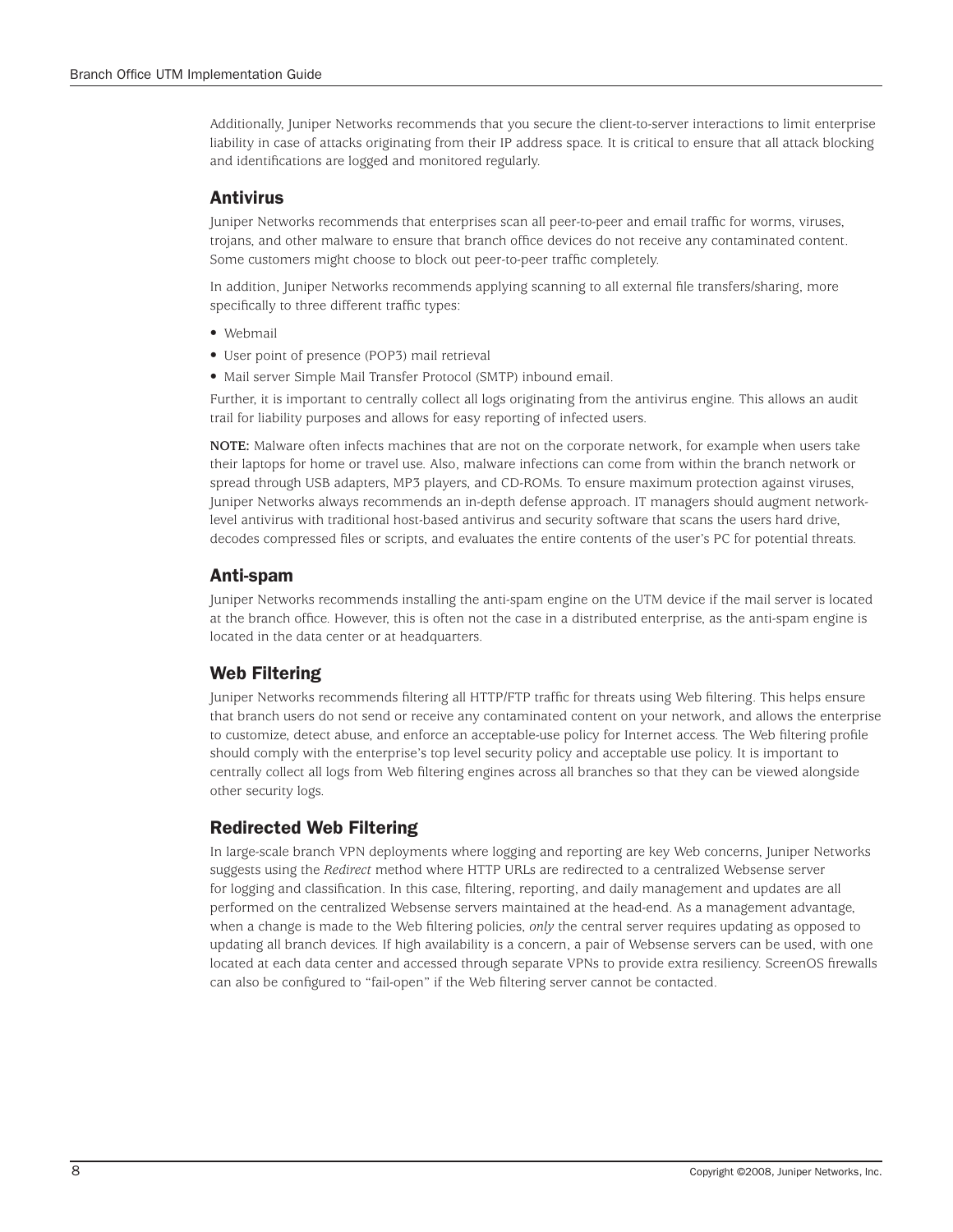# Design and Implementation Background

# Branch Types, Access, and Connectivity Background

Juniper Networks reference architecture builds a model that addresses the security and availability needs of the enterprise, as well as the number of users at particular branch office locations. Juniper Networks classifies branch office architectures into three branch office profiles: Branch Office Type A – Basic, Type B – Optimized, and Type C – Critical. Each of these three profiles can vary in size from supporting as few as 5 users to hundreds of users.

*Branch Office Type A – Basic:* This branch office profile typically consists of a single integrated security and routing device and one or more Ethernet switches to address the number of devices that are connected. WAN connectivity to the data center is implemented with single or dual Internet connections. This profile is designed for small branch office locations where cost effectiveness is paramount (for example, retail facilities and small offices), and supports a basic feature set with standard availability. Typically, these locations consist of a simple LAN infrastructure to provide employee access. Very small branch office locations can simply utilize the switching capabilities of the integrated security and routing device.

*Branch Office Type B – Optimized:* This branch profile consists of two integrated security and routing devices and two or more Ethernet switches, all deployed in a fully meshed configuration. WAN connectivity to the data center utilizes both private WAN and Internet connections. This profile supports small to medium-size branch office locations and offers high availability. Typically, these are larger offices and might require support for network segmentation or separate networks like employee networks and guest networks that typically require identity-based access control.

*Branch Office Type C – Critical:* This branch profile consists of two edge routers, two security gateways, and two or more Ethernet switches, all interconnected using full mesh. WAN connections to the data center use both Internet and private WAN connectivity. This profile provides the highest level of performance and availability, and it is designed to support diverse requirements for services such as VoIP and video. Also, some of these types of branch offices might be directly on the MPLS network as well. In addition to network segmentation and/or separate networks, these branch offices can host some local servers and services that typically require a separate server LAN network.

# Use Cases

In this section, we examine four use cases relevant to branch office security and distributed enterprises.

- Secure against Internet threats (inbound)
- Secure the Internet against threats in the branch (outbound)
- Secure the enterprise WAN/VPN from the branch (outbound and inbound)
- Provide guest users restricted Internet access while blocking branch/VPN access

#### Secure Against Internet Threats (Inbound)

This design uses UTM to protect branch office employees from the vulnerabilities of the Internet. UTM's goal here is to protect the branch office itself from security threats, increase employee productivity, and reduce IT's burden in detecting viruses, trojan, or worm infections. For this purpose, we use UTM to protect branch office employees from malicious Web sites associated with server-to-client attacks by using DI, URL filtering, and network-level antivirus. This implementation also conserves bandwidth at the branch office for legitimate business purposes using outbound QoS.

#### Secure the Internet Against Threats in the Branch (Outbound)

In this design, UTM helps protect the Internet from branch office employees and guests. UTM's goal here is to increase worker productivity by enforcing Internet usage policy using strict firewall rules and URL filtering. We also create a "Barrier of Liability" blocking outbound attacks, file sharing, and illegal sites by using DI and application enforcement. We also conserve bandwidth at the branch office for legitimate business purposes using inbound (QoS).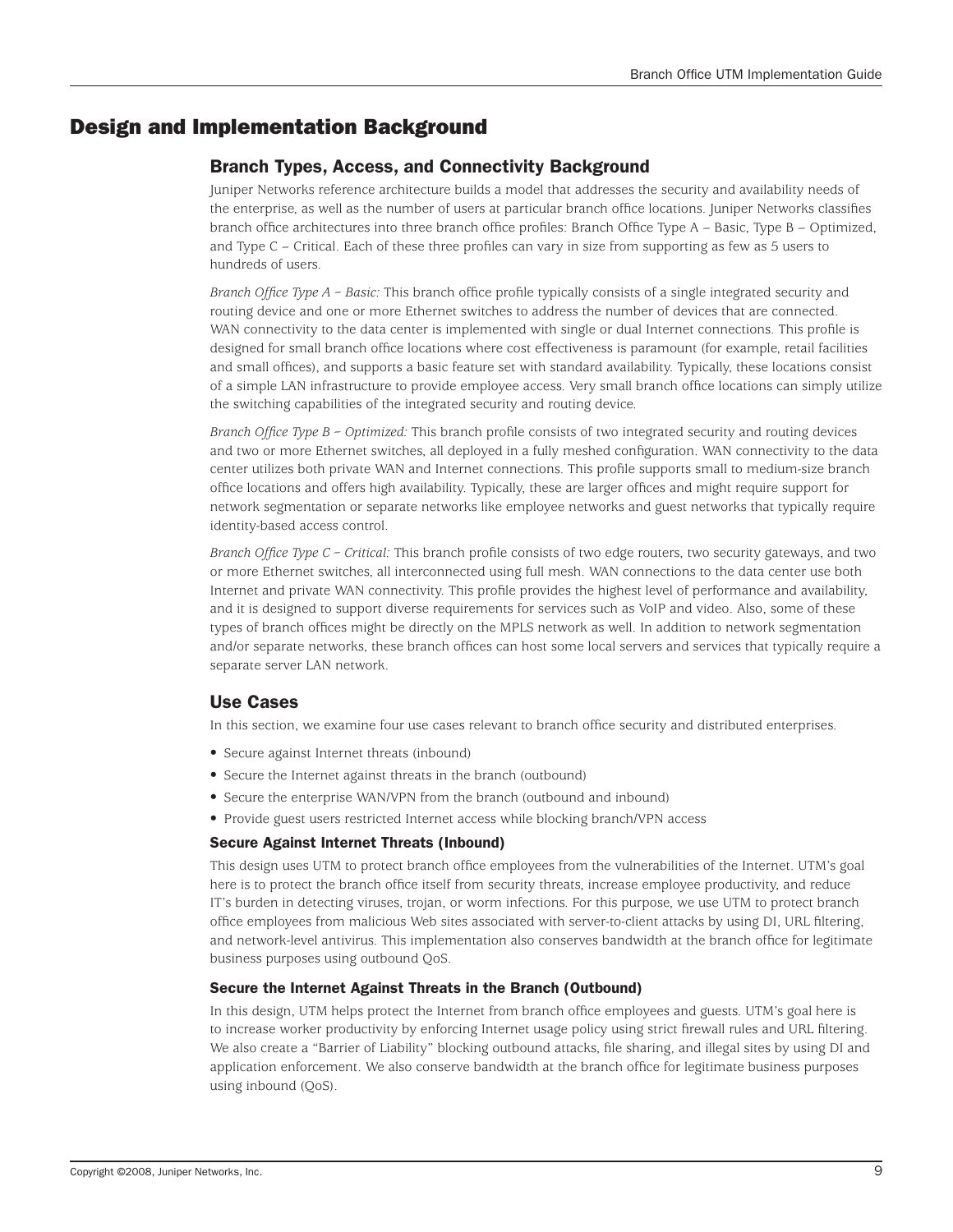#### Secure the Enterprise WAN/VPN from the Branch (Outbound and Inbound)

This design uses UTM to protect the distributed enterprise from the branch office and vice versa. Here we must reduce the spread of worms/trojans/spyware beyond any branch office using network-level antivirus. We must also block attacks and floods at the source (the branch office) using DI and flood protection. And we must conserve VPN bandwidth at the data center and branch office for legitimate business purposes using inbound and outbound QoS.

#### Provide Users Restricted Internet Access and Block/Log All Other Guest Access

In this design, we must first isolate guest users into a separate subnet and firewall zone. UTM provides guests with limited Internet access, preventing guest users from spreading attacks and limiting the enterprise's liability. Separate *guest zones* and policies are used to isolate the branch office and enterprise VPN from guests. These policies block and log these types of access attempts.

#### Implementing a Security Policy

In the first section, we discussed branch office threats and the role SSG plays in protecting branch offices against these threats. Using SSG's capabilities, we can develop an appropriate security policy for your distributed enterprise. While the network security policy that we define might not match your organization's exact needs, it is at least a starting point which can be extended or customized to further meet the needs of the enterprise.

When developing the security policy for a distributed branch network, it is important to clearly define the goals, from a business and technical perspective. Often the ideal and most "locked down" security policies are *not* effective in a more "open" enterprise such as retail. In these environments, taking a drastic approach like blocking Web access, Instant Messaging, or email entirely, or requiring every user to authenticate with Secure-ID for network access, might be too burdensome for your organization to handle. Finally, when defining your security policies, consider your average user's computer skill-set. Requiring your users to advance through a steep learning curve or install or update software might *not* be feasible for your specific corporate environment.

## Developing the Security Policy—Begin with a Simple Firewall Rule Set

As branch firewalls in large organizations become more numerous, their scale can make them the most difficult and costly to manage. To ease management, keep branch office Layer 3/4 firewall security policies as generic as possible, while still enforcing necessary source, destination IP, and protocol usage. The goal is to minimize changes to branch office security policies. (You do *not* want to update 1,000 device policies every week.) One major advantage to the hub and spoke design used in our implementation is that host-specific and dynamic firewall security policies can be managed and enforced at the VPN hub—the other end of the tunnel from the branch—thus keeping the branch policies fairly simple and generic. When additional servers or resources are added to existing subnets, only the hub VPN policies require updates, typically only two to four devices.

The branch firewall polices should be created and tested first, prior to applying additional UTM enforcement, and (if possible) prior to applying strict security policies to the VPN hub device. This approach simplifies testing or troubleshooting, and hopefully eliminates re-engineering policies later. The branch firewall policies for the three types of branch offices are as follows:

- Type A Basic: User zone (firewall uses onboard traffic shaping)
- • Type B Optimized: User zone, guest zone (firewall uses onboard traffic shaping)
- • Type C Critical: User zone, guest zone, demilitarized zone (DMZ) ((firewall uses Differentiated Services (DiffServ) marking on policies; a separate router performs actual traffic shaping))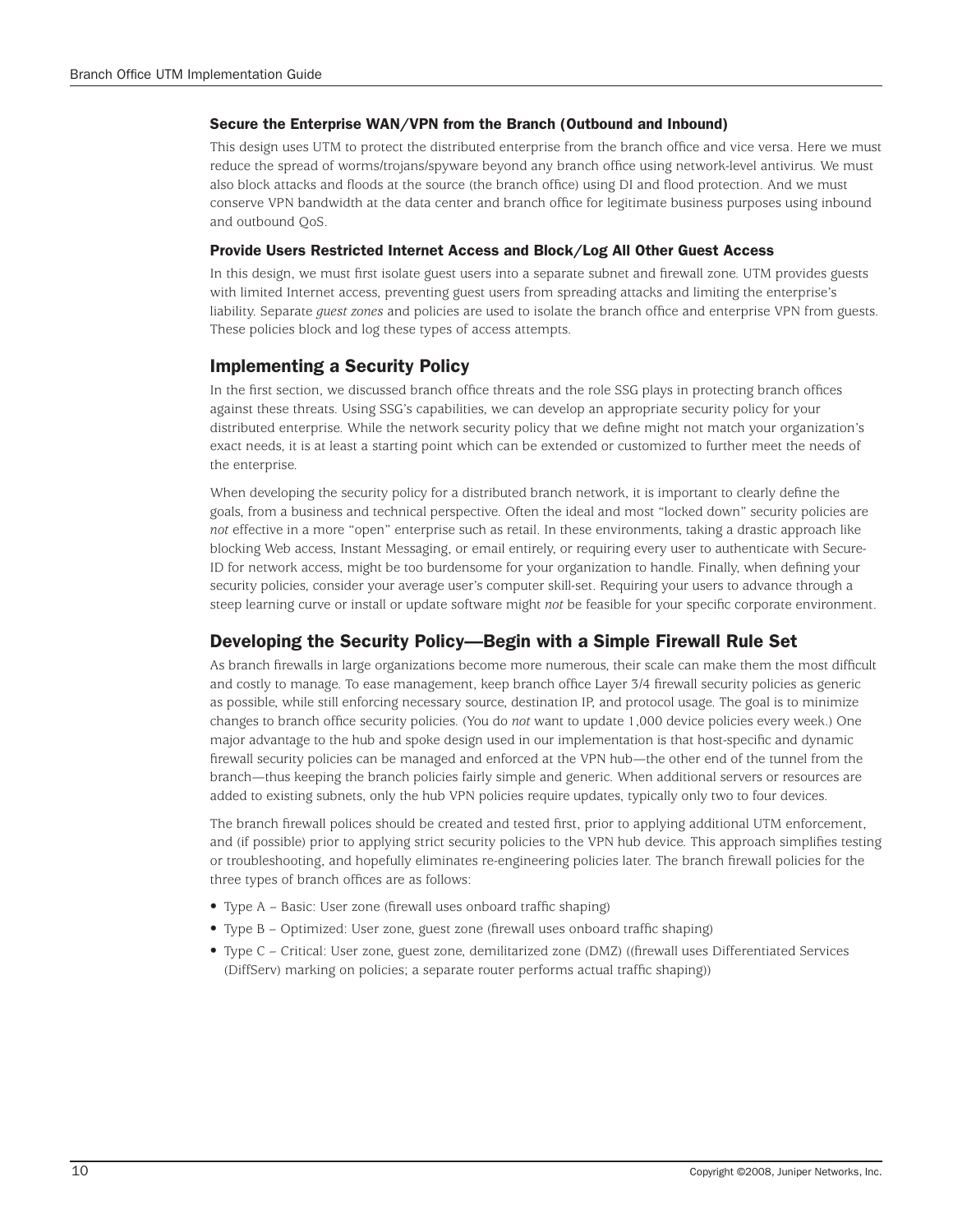In our implementation, the IP addressing schema is clearly defined because the network was designed from the ground up. In this case, your security policies can use similar supernet-based network addresses. However, most networks built and extended over time might not benefit from such a simple and consistent IP addressing schema. For these types of networks, simple policies can be developed using address groups containing multiple networks.

Supernet-based source and destination address objects are used on all branches, creating an initial template for Layer 3/4 access control.

Careful consideration and effort should be taken when developing your branch firewall policies, such as:

- • Consider future growth plans, new networks, or IP ranges that can be added in the coming month or year.
- Extend the extra time into developing a generic firewall policy for different branch types that scale with your data center, DMZ, voice, or other triple-play networks, or with a newly acquired company that must be integrated into your existing network.
- If another engineer or department handles IP routing and address allocation in your organization, consult with them when designing your branch security policies.

# Implementation Guidelines

This section presents implementation guidelines concerning the following types of security policies:

- Internet security
- Guest zone
- VPN outbound and inbound
- Complementary VPN hub/data center

**NOTE:** Before we discuss the policies and their associated zones, it is important to consider the role of centralized policy management and selectively enable UTM on a per-policy basis.

#### Centralized Policy Management

Simple firewall policies are first created using NSM Security Policy Editor.

Because NSM allows common addresses for objects, groups, and protocol groups, objects only need to be created once inside NSM. One security policy (template) can be used for each branch type by simplifying Branch Type A – Basic policies which were first developed then cloned using Save As to create Type B – Optimized, and then again for Type C – Critical policies.

Once created, these policies are applied to each SSG device tested and then "pushed" out to *all* branch SSG devices.

# Adding UTM to Security Policies

Juniper Networks policy-based architecture allows UTM security features to be enabled selectively on a perpolicy basis, giving you granular control over the enforcement of UTM. As a result, firewall policies can be created and tested first, before UTM features are enabled.

#### Internet Security Policies (Trust to Internet Zone)

The following policies will help us protect the local branch users from threats on the Internet, as well as protect the Internet from threats posed by branch users. Refer to Figure 1 when reviewing these policies.

**Policy 100** allows all branch users access to mail servers on the Internet. The mail services service group used includes SMTP, POP3, and Internet Message Access Protocol (IMAP). Antivirus is enabled on this policy to scan all attachments and block any that contain malicious content. DI is enabled using the **MAIL-Profile**, as described in *Appendix B—NSM Services and Attack Group*, to prevent attacks on Internet mail servers.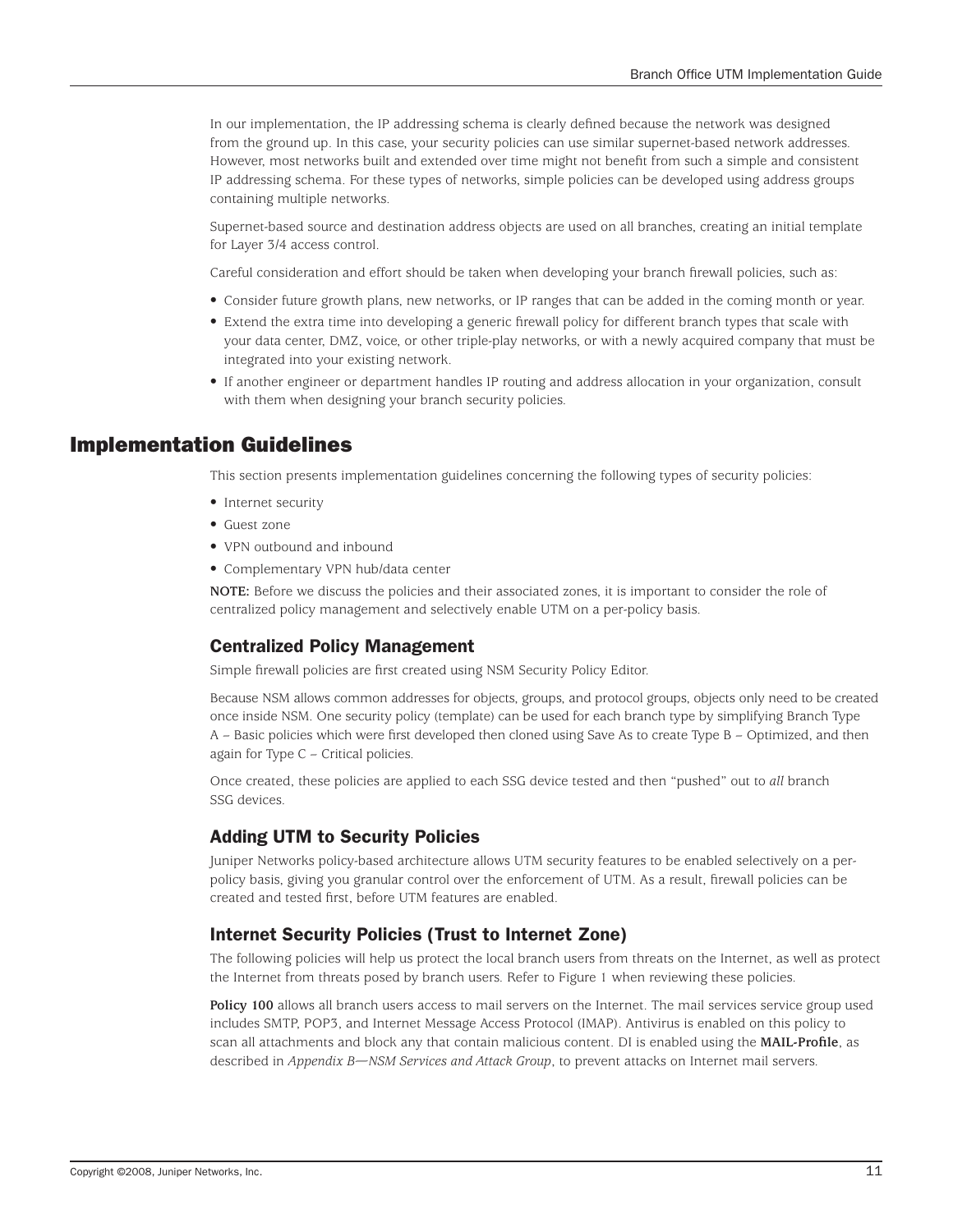**Policy 9** allows all branch users access to Web services on **Port 80 or 8080** (http-ext). Antivirus is enabled on this policy to scan all HTTP-based file uploads or downloads and blocks malicious content. Web filtering is enabled on this rule to redirect all URL requests to a Websense server for validation and reporting. DI is enabled using the **HTTP/FTP Profile**, as described in *Appendix—B NSM Services and Attack Group*. This prevents both outbound attacks against mail servers and server-to-client (inbound) attacks from malicious Web sites from infecting branch users.

**Policy 20** allows all branch users FTP-server access on the Internet. Antivirus is enabled on this policy to scan all FTP file uploads or downloads and blocks malicious content. DI is enabled using the **HTTP/FTP Profile,** as described in *Appendix B NSM Services and Attack Groups*. This prevents branch users from launching outbound attacks against Internet FTP servers.

**Policy 14** allows all branch users access to other Internet services, such as Domain Name System (DNS) and Lightweight Directory Access Protocol (LDAP) using the service group created in A*ppendix B NSM Services and Attack Groups.* Antivirus is enabled on this policy to scan all FTP file uploads or downloads and block any that contain malicious content. DI is enabled using the **Inet Apps Profile**, as described in *Appendix B NSM Services and Attack Groups*. This prevents branch users from launching outbound attacks against the Internet.

**Policy 16** allows all branch users to access Internet Messaging such as MSN or Yahoo Messenger using the service group created in *Appendix B NSM Services and Attack Groups*. Antivirus is enabled on this policy to scan all file uploads or downloads and block any that contain malicious content. DI is enabled using the **Messaging-Profile**, as described in *Appendix B NSM Services and Attack Groups*. This prevents branch users from launching outbound attacks against the Internet.

**Policy 8** blocks all other traffic that originates from inside the *trust* zone from accessing any *untrust* subnets, including the Internet. This policy blocks all other non-approved protocols. Logging and counting are enabled to record any blocked Internet connection attempts.

**Note on Traffic Shaping:** Traffic shaping is enabled on all trust-to-Internet policies, and configured with second-lowest priority and no guaranteed bandwidth. This ensures enterprise VPN traffic priority over branch Internet access.

| 100 | $\blacksquare$ trust      | <b>All Branches</b> | $\Box$ untrust        | 學 any | MAIL-Services          | $P$ permit           | Branch Type A & Log/Count            | <b>DE NAT</b><br>Traffic Shaping<br><b>米</b> Antivirus<br>MAIL-Profile                                              |
|-----|---------------------------|---------------------|-----------------------|-------|------------------------|----------------------|--------------------------------------|---------------------------------------------------------------------------------------------------------------------|
| l9. | $\blacksquare$ trust      | <b>All Branches</b> | $\Box$ untrust        | 學 any | $*$ нттр<br>X HTTP-EXT | $2$ permit           | <b>Branch Type A &amp; Antivirus</b> | <b>DE NAT</b><br>Traffic Shaping<br><b>B</b> Log/Count<br><b>Q</b> Web Filtering<br>HTTP Profile<br>Miscellaneous   |
| 20  | $\Gamma$ trust            | All Branches        | $\Box$ untrust        | 學 any | $\times$ FTP           | $P$ permit           | <b>B</b> Branch Type A               | <b>DE NAT</b><br>Traffic Shaping<br><b>B</b> Log/Count<br><b>洗</b> Antivirus<br>FTP Profile<br>Miscellaneous        |
| 14  | $\blacksquare$ trust      | All Branches        | $\Box$ untrust        | 學 any | X INET Misc Services   | $P$ permit           | Branch Type A                        | <b>DE NAT</b><br>Traffic Shaping<br><b>B</b> Log/Count<br><b>洗</b> Antivirus<br>Web Filtering<br><b>D</b> Inet Apps |
| 16  | $\blacksquare$ trust      | All Branches        | $\frac{1}{2}$ untrust | 學 any | X INET-IM-Services     | $\frac{1}{2}$ permit | Branch Type A & Log/Count            | <b>DE NAT</b><br>Traffic Shaping<br><b>米</b> Antivirus<br>Messaging-Profile                                         |
| 8   | $\Box$ <sub>1</sub> trust | 學 any               | <b>Th</b> untrust     | 學 any | any<br>+ any           | $\frac{ppp}{s}$ deny | Branch Type A & Log/Count            |                                                                                                                     |

*Figure 1. Network and Security Manager (NSM) Trust to Untrust Policies*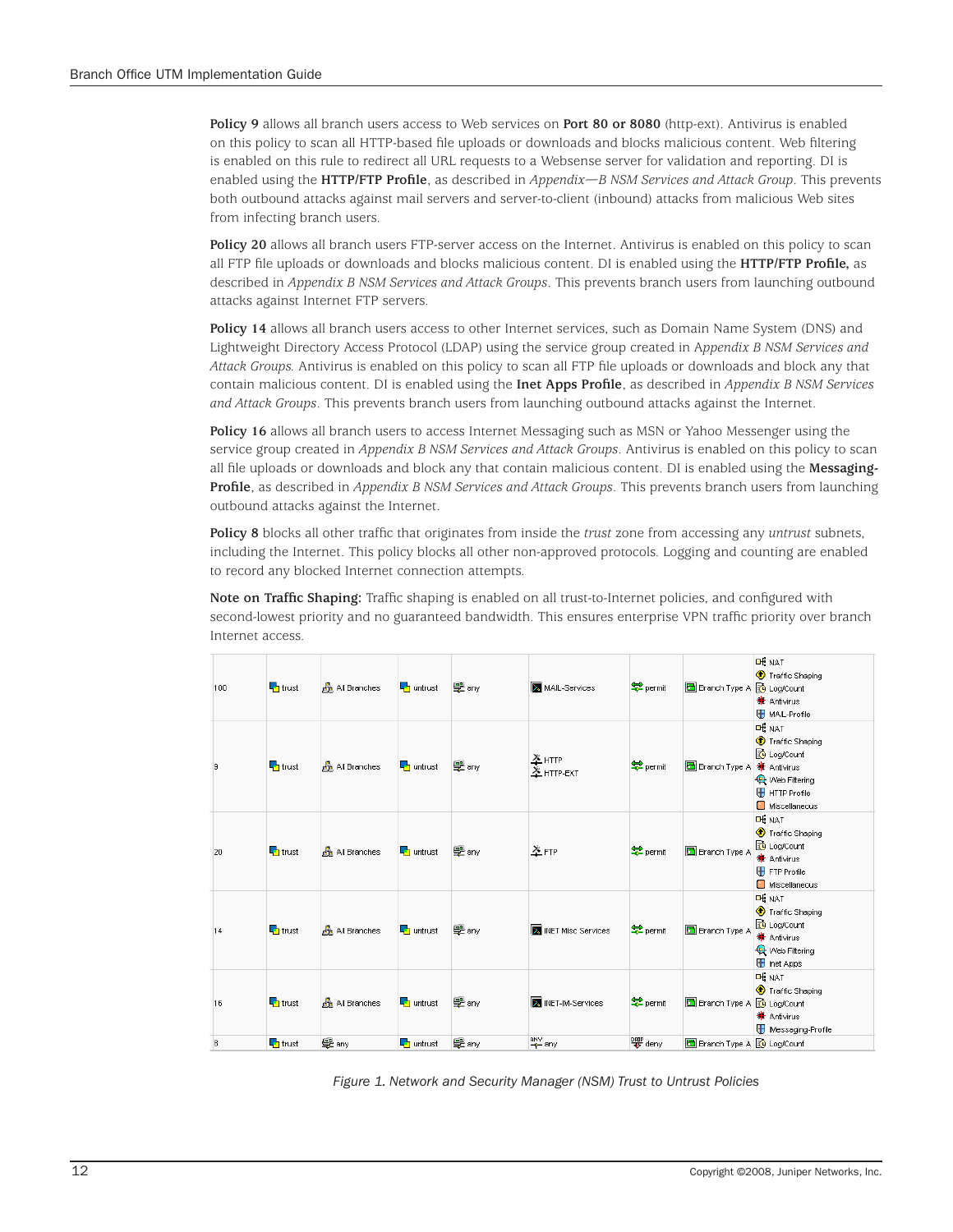# Guest Zone Policies

The following policies are extended to those branches with *guest* zones. Refer to Figure 2 when reviewing these policies.

**Policy 24** and **25** prevent any hosts that are connected to *guest* zones from accessing local users (*trust* zone) or remote offices and data center resources (VPN zone) by implementing a specific policy that denies resources and logging. Counting can be specified to log any blocked access attempts to these networks from the *guest* zone.

**Policy 26** permits guests outbound access to email which reuses the "MAIL-Services" group to permit outbound SMTP, POP3, and IMAP traffic. Antivirus and DI can be enabled later under this policy to provide UTM protection for email traffic.

**Policy 27** allows all branch guests access to Web services on **Port 80** or **8080** (http-ext). Antivirus is enabled on this policy to scan all HTTP-based file uploads or downloads, and to block any that contain malicious content. Web filtering is enabled on this rule to redirect all URL requests to a Websense server for validation and reporting. Deep inspection is enabled using the **HTTP/FTP Profile,** as described in *Appendix B—NSM Services and Attack Group*. This prevents both outbound attacks against mail servers and server-to-client (inbound) attacks from malicious Web sites from infecting branch guests.

**Policy 30** allows all branch guests FTP-server access on the Internet. Antivirus is enabled on this policy to scan all FTP file uploads or downloads and block any that contain malicious content. DI is enabled using the **HTTP/FTP Profile** described in *Appendix B—NSM Services and Attack Group*. This prevents branch guests from launching outbound attacks against Internet FTP servers.

**Policy 28** allows all branch guests access to other Internet services such as DNS and LDAP using the service group created in *Appendix A Branch SSG* Configuration. Antivirus is enabled on this policy to scan all FTP uploads or downloads and block any that contain malicious content. DI is enabled using the **Inet Apps Profile**, as described in *Appendix A Branch SSG* Configuration. This prevents branch guests from launching outbound attacks against the Internet.

**Policy 20** drops all other traffic from guest to Internet that is not specifically permitted above. An implicit drop rule is used with logging and counting, as this allows for centralized logging of any unauthorized connection attempts by guest users. See Figure 1**.**

Traffic shaping is enabled on all guest-to-Internet policies and configured with lowest priority and no guaranteed bandwidth. This ensures enterprise VPN traffic and branch users priority over branch guest access. Furthermore, this helps ensure that guests cannot consume excessive bandwidth, thereby impacting legitimate VPN user traffic. Without such traffic shaping, a single guest user downloading a large file could saturate the upstream link, and as a result impact business-critical traffic.

| B 18        | 24 | $\frac{1}{2}$ guest            | 學 any                                      | $\Gamma$ trust | 學 any | any any                                 | 먷 deny    | m any                            | <b>O</b> Log/Count                                                                                                         |
|-------------|----|--------------------------------|--------------------------------------------|----------------|-------|-----------------------------------------|-----------|----------------------------------|----------------------------------------------------------------------------------------------------------------------------|
| B 19        | 25 | <b>b</b> guest                 | 學 any                                      | <b>b</b> vpn   | 學any  | any any                                 | ORUP deny | $\blacksquare$ any               | <b>to</b> Log/Count                                                                                                        |
| <b>巴20</b>  | 26 | <b>b</b> guest                 | <b>State Cuest-Networks T</b> untrust      |                | 學 any | MAIL-Services                           | permit    | Branch Type B & Log/Count        | <b>DE NAT</b><br>Traffic Shaping<br><sup>St</sup> Antivirus<br>MAIL-Profile                                                |
| 昌21         | 27 | <b>F</b> guest                 | <b>Sta</b> Guest-Networks <b>T</b> untrust |                | 學 any | $\frac{\times}{2}$ HTTP<br>$x$ http-ext | permit    | Branch Type B                    | <b>DE NAT</b><br>Traffic Shaping<br>tog/Count<br><sup>St</sup> Antivirus<br>Web Filtering<br>HTTP Profile<br>Miscellaneous |
| <b>巴</b> 22 | 30 | <b>b</b> guest                 | <b>Street-Networks To untrust</b>          |                | 皇 any | $\times$ FTP                            | permit    | Branch Type B <b>*</b> Antivirus | <b>DE NAT</b><br>Traffic Shaping<br>Log/Count<br>Web Filtering<br>FTP Profile<br>Miscellaneous                             |
| <b>巴</b> 23 | 28 | $\overline{\phantom{a}}$ guest | <b>Street-Networks To untrust</b>          |                | 學 any | Guest INet Services                     | permit    | <b>B</b> Branch Type B           | <b>DE NAT</b><br>Traffic Shaping<br>tog/Count<br>Guest-Inet Apps                                                           |
| <b>昆24</b>  | 29 | <b>L</b> guest                 | 學 any                                      | untrust        | 學any  | ANY any                                 | 먷 deny    | m any                            | Log/Count                                                                                                                  |

*Figure 2. NetScreen Manager (Guest Zone Policies)*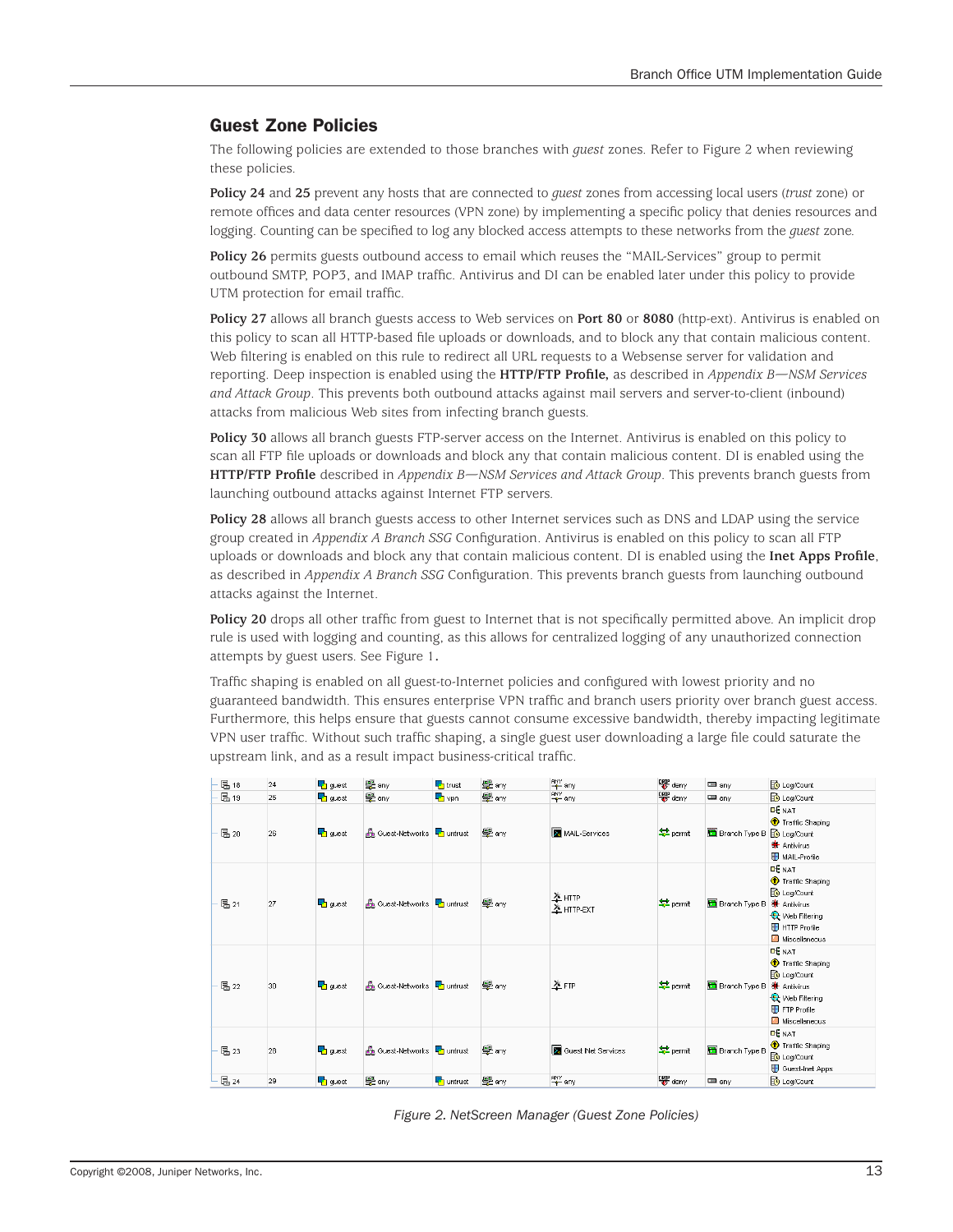# VPN Outbound Policies (Trust to VPN Zone)

These policies help us protect the other branches and the VPN head-end from malicious traffic originating from the branch's local user zone (*trust* zone). Refer to Figure 3**.** when reviewing these policies.

**Policy 10** allows outbound SIP traffic from branch trust subnets to all other branches and data center subnets. Traffic matching this rule is subjected to application inspection, which validates only legitimate SIP traffic. Traffic shaping is performed making SIP traffic the highest priority and guaranteeing 300 kbps of bandwidth to outbound SIP traffic.

**Policy 15** allows all branch trust subnets to access email services within any data center network. The service group "MAIL-Services" includes SMTP, POP3, and IMAP. Traffic matching this rule is subject to antivirus inspection, blocking both inbound and outbound viruses and worms. DI is also performed blocking well known attacks against the mail protocols using the **MAIL-Profile** created. Traffic shaping tags mail traffic as second priority, below SIP.

**Policy 11** allows all branch trust subnets HTTP access to all data center networks. Application inspection is performed to validate that only legitimate HTTP traffic matches this rule. In addition, antivirus and URL filtering is enabled on this rule, as well as DI where the **HTTP Profile** blocks well-known HTTP outbound attacks, as well as server-to-client HTTP attacks. Traffic shaping tags this traffic as second priority, below SIP.

**Policy 19** allows FTP Client access to all data center networks. Application inspection ensures that only valid FTP traffic matches this rule. Antivirus inspects and blocks all viruses and worms contained in any file uploads or downloads. DI is enabled protecting data center resources from well known FTP attacks. Traffic shaping tags this traffic as third priority, below HTTP and centralized applications.

**Policy 12** allows all branch trust subnets access to centralized applications behind any data center networks. URL filtering is enabled for the HTTPS traffic, and DI blocks well known attacks using the **Enterprise-Apps** profile created earlier.

**Policy 6** blocks all other traffic originating inside the *trust* zone from crossing any VPNs in the VPN zone. Again, logging and counting (**LogCount**) are enabled to record any blocked connection attempts.

| 10       | $\blacksquare$ <sub>1</sub> trust | <b>All Branches</b>     | $\nabla$ vpn | 晶 All Branches&DC 2 SIP           |                                                       | $2$ permit           | Branch Type A & Log/Count        | Traffic Shaping<br>Miscellaneous                                                                                        |
|----------|-----------------------------------|-------------------------|--------------|-----------------------------------|-------------------------------------------------------|----------------------|----------------------------------|-------------------------------------------------------------------------------------------------------------------------|
| 15       | $\blacksquare$ trust              | All Branches            | $\Gamma$ vpn | 品 All-DC-Networks 2 MAIL-Services |                                                       | $2$ permit           | <b>B</b> Branch Type A           | Traffic Shaping<br><b>B</b> Log/Count<br><b>SE</b> Antivirus<br>MAIL-Profile                                            |
| 11       | $\blacksquare$ trust              | <b>B</b> All Branches   | $\nabla$ vpn | <b>B</b> All-DC-Networks X HTTP   |                                                       | $P$ permit           | <b>B</b> Branch Type A           | Traffic Shaping<br><b>B</b> Log/Count<br><b>SE</b> Antivirus<br><b>Q</b> Web Filtering<br>HTTP Profile<br>Miscellaneous |
| 19       | $\Gamma$ trust                    | <b>St.</b> All Branches | $\Gamma$ vpn | 晶 All-DC-Networks <u>X</u> FTP    |                                                       | $p_{\text{ermit}}$   | <b>Branch Type A 兼 Antivirus</b> | Traffic Shaping<br><b>B</b> Log/Count<br>FTP Profile<br>Miscellaneous                                                   |
| 12       | $\Gamma$ trust                    | 品 All Branches          | $\nabla$ vpn |                                   | All-DC-Networks   Sentralized Applications   우 permit |                      | Branch Type A                    | Traffic Shaping<br>tog/Count<br><b>*</b> Antivirus<br>Web Filtering<br>Enterprise-Apps                                  |
| <b>B</b> | $\Gamma$ trust                    | 學 any                   | $\Gamma$ vpn | 學 any                             | ANY any                                               | $\frac{DRP}{C}$ deny | Branch Type A & Log/Count        |                                                                                                                         |

*Figure 3. NetScreen Manager (Trust to VPN Policies)*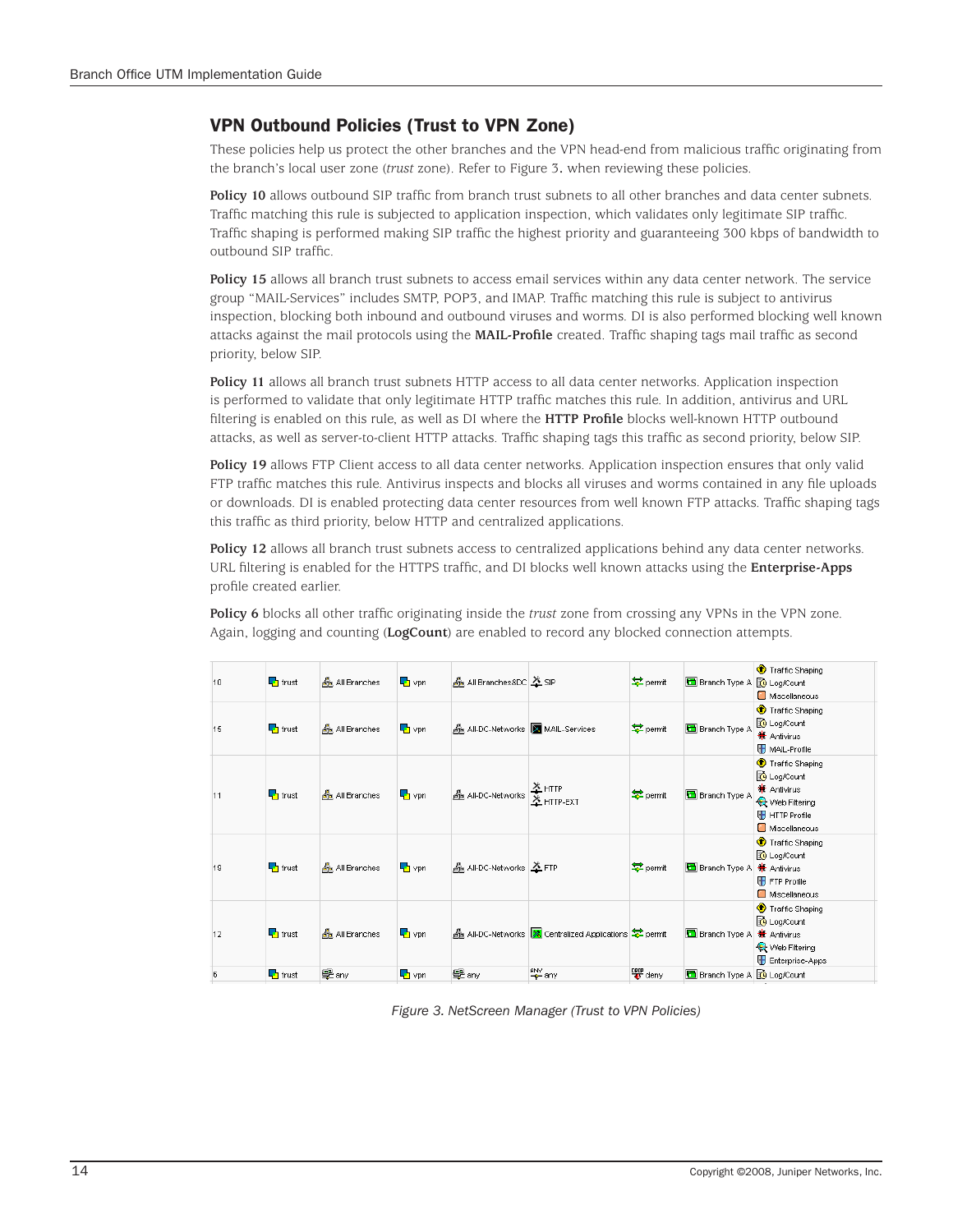# VPN Inbound Policies (VPN to Trust Zone)

The following policies help us protect the branch users from malicious traffic originating from other branches or from the VPN head-end. Refer to Figure 5 when reviewing these policies.

| $\mathbb{D}$   |              |                                             | Match                     |                       |                                        | Install On            | Rule Options               |                                                                                        |  |
|----------------|--------------|---------------------------------------------|---------------------------|-----------------------|----------------------------------------|-----------------------|----------------------------|----------------------------------------------------------------------------------------|--|
|                | From Zone    | Source                                      | To Zone                   | <b>Destination</b>    | Service                                | Action                |                            |                                                                                        |  |
|                | $\Gamma$ vpn | நித் All Branches&DC <mark>– h</mark> trust |                           | <b>All Branches</b>   | $\times$ SIP                           | permit                | Branch Type A to Log/Count | Traffic Shaping<br>Miscellaneous                                                       |  |
| 18             | $\Gamma$ vpn | <b>B</b> NOC Admins                         | $\Box$ <sub>1</sub> trust | <b>B</b> All Branches | $\frac{\lambda}{2}$ HTTP<br>X HTTP-EXT | permit                | Branch Type A              | Traffic Shaping<br>tog/Count<br><b>*</b> Antivirus<br>HTTP Profile<br>Miscellaneous    |  |
| $\overline{2}$ | $\nabla$ vpn | <b>B</b> <sub>R</sub> NOC Admins            | $\frac{1}{2}$ trust       | <b>All Branches</b>   | $X$ FTP                                | $2$ permit            | Branch Type A              | Traffic Shaping<br>tog/Count<br><b>a</b> Antivirus<br>$H$ FTP Profile<br>Miscellaneous |  |
| 3              | $\Gamma$ vpn | <b>A</b> NOC Admins                         | $\n  1\n 1$ trust         | All Branches          | <b>X</b> Remote Administration         | permit                | Branch Type A to Log/Count | Traffic Shaping<br>Remote Administration Profile                                       |  |
| 5              | $\Gamma$ vpn | 學 any                                       | $\frac{1}{2}$ trust       | 學 any                 | ANY any                                | $\frac{DRP}{45}$ deny | Branch Type A & Log/Count  |                                                                                        |  |

*Figure 4. NetScreen Manager (Trust to VPN Policies)*

**Policy 1** allows inbound access from the VPN zone to all branch *trust* zones, and subnet using SIP to support the organization's VoIP infrastructure. Because voice traffic is sensitive to latency and bandwidth constraints, traffic shaping is performed on this policy, setting inbound SIP traffic as the highest priority, with a guaranteed bandwidth of 300 kbps. Application inspection uses DI to verify that only valid SIP traffic (**port 5060**) matches this rule.

**Policy 18** allows inbound access from NOC administrators in the VPN zone to the branch's *trust* zone and subnet using HTTP on **port 80** and **8080/8000** (http-ext). Application inspection uses DI to verify that only valid HTTP traffic is processed. A custom Attack Profile (**HTTP Profile**) is applied to this policy to drop critical and high HTTP attacks, including server-to-client attacks. Antivirus is applied to this policy; however, URL filtering is *not* needed on this policy, as it is performed on the egress point for the NOC administrator, if desired. Traffic shaping sets this traffic to second priority.

**Policy 2** allows inbound access from NOC administrator in the VPN zone to the branch's *trust* zone and subnet using FTP. Application inspection uses DI to verify that only valid FTP traffic is processed. A custom Attack Profile (**FTP Profile**) is applied to this policy to drop critical and high FTP attacks, including server-to-client attacks. Antivirus is enabled on this policy; however, URL filtering is not enabled because it is performed on the egress point for the NOC administrator, if desired. Traffic shaping sets this traffic to third priority.

**Policy 3** allows other remote administration services inbound from the NOC Administrator. The service group "Remote Administration" permits NOC administrators to access branch users using Internet Control Message Protocol (ICMP), Telnet, Reliable Data Protocol (RDP), Virtual Network Computing (VNC), and SSH. A matching Attack Profile (**Remote Administration Profile**) applies further DI to these remote administration services. Traffic shaping treats this traffic as second priority.

**Policy 5** blocks all other traffic originating from the VPN zone from terminating inside the branch's *trust* zone. Logging and counting is enabled to record any blocked connection attempts.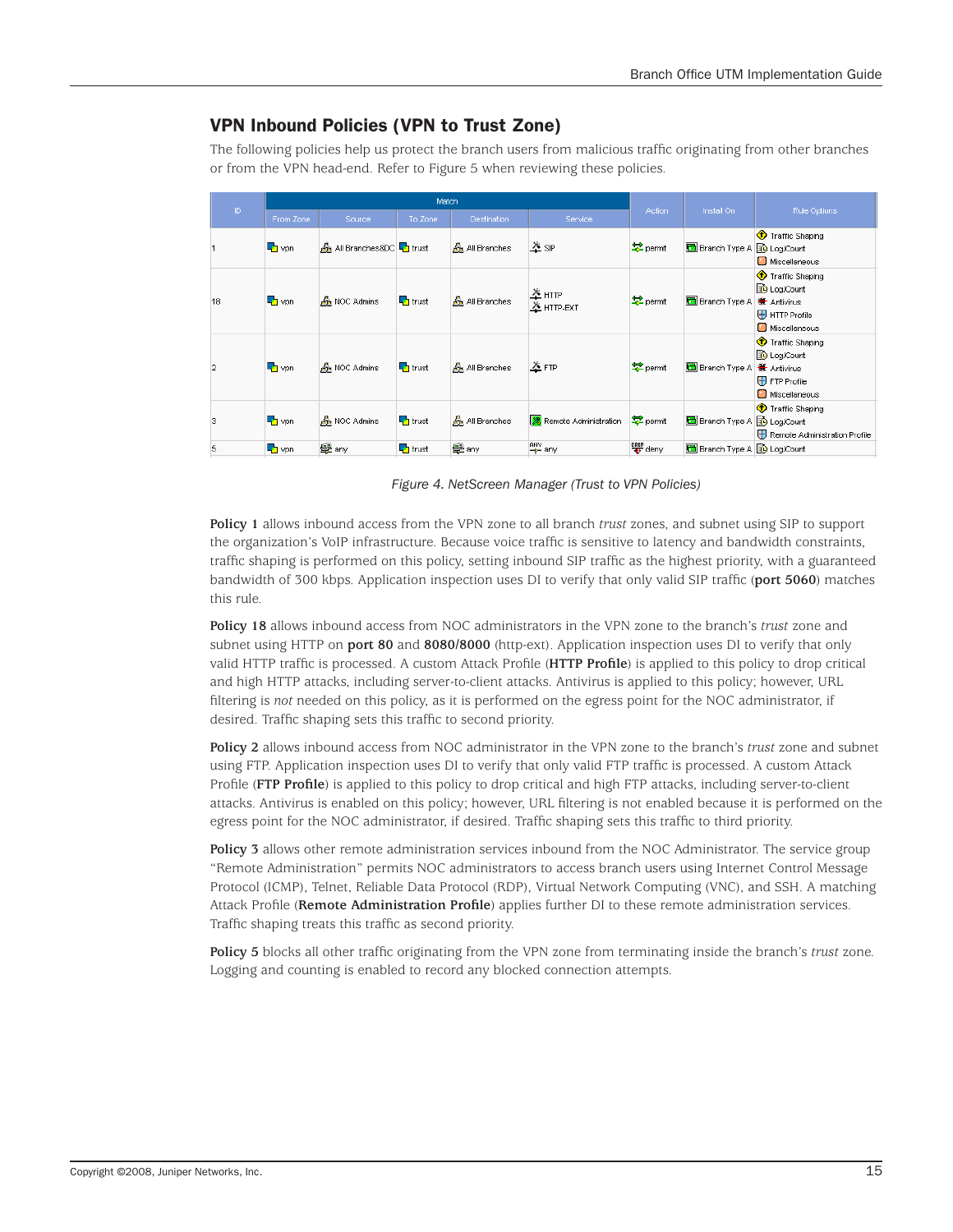|                |                               |                                  | Match                     |                     |                                          |               |                                   |                                                                                       |
|----------------|-------------------------------|----------------------------------|---------------------------|---------------------|------------------------------------------|---------------|-----------------------------------|---------------------------------------------------------------------------------------|
| ID.            | From Zone                     | Source                           | To Zone                   | <b>Destination</b>  | Service                                  | <b>Action</b> | Install On                        | Rule Options                                                                          |
|                | $\Gamma$ vpn                  | All Branches&DC + trust          |                           | All Branches        | $\times$ SIP                             | permit        | Branch Type A & Log/Count         | Traffic Shaping<br>Miscellaneous                                                      |
| 18             | <b>L</b> vpn                  | <b>B</b> NOC Admins              | $\Box$ <sub>1</sub> trust | <b>All Branches</b> | $\frac{\lambda}{2}$ HTTP<br>$X$ HTTP-EXT | $P$ permit    | Branch Type A                     | Traffic Shaping<br>Log/Count<br><b>St</b> Antivirus<br>HTTP Profile<br>Miscellaneous  |
| $\overline{2}$ | $\mathbb{F}_{\mathbf{1}}$ vpn | <b>A</b> NOC Admins              | $\Box$ <sub>1</sub> trust | All Branches        | $\times$ FTP                             | permit        | Branch Type A                     | Traffic Shaping<br>tog/Count<br><del></del> Antivirus<br>FTP Profile<br>Miscellaneous |
| 3              | $\Gamma$ vpn                  | <b>B</b> <sub>R</sub> NOC Admins | $\Gamma$ trust            | All Branches        | <b>X</b> Remote Administration           | $P$ permit    | <b>Branch Type A</b>              | Traffic Shaping<br><b>B</b> Log/Count<br>Remote Administration Profile                |
| 5              | $\mathbb{F}_{\mathbf{D}}$ vpn | 學 any                            | $\Box$ <sub>1</sub> trust | 學 any               | any any                                  | 먷 deny        | Branch Type A <b>to Log/Count</b> |                                                                                       |

*Figure 5. NetScreen Manager (Trust to VPN Policies)*

# Developing Complementary VPN Hub/Data Center Policies

The VPN hub device plays an important but secondary role by further enforcing access control on the other side of the tunnel. Here, where only a few high-end devices are used, more specific rules and changes can be managed more easily on a daily basis. Additional inspection can be done at this point, such as IDP or Redirect URL filtering, without deploying such devices across *all* branches. In our implementation, ISG firewalls with onboard IDP functionality provide full IDP inspection for all inbound, outbound, and backhauled Internet traffic.

The data center address objects and policies also can be more specific at the head-end. This can include segregating server types (tier 1, 2, 3, as examples), DNS servers, and mail servers. This is often needed in existing data centers as it might not be possible to segregate with subnets. Instead, use address objects and groups to combine common application services into common policies.

Consequently, most policy changes can be made to the central data center devices which often require only two to four firewalls. This approach is much more efficient than redeploying policies to hundreds or thousands of branch devices. Furthermore, it makes troubleshooting much easier to implement a generic policy across branches, and it permits additional and specific filtering on the VPN concentrators or data center firewalls. This implementation also allows network administrators authority for delegating data center teams to manage access to their devices without impacting branch/VPN groups.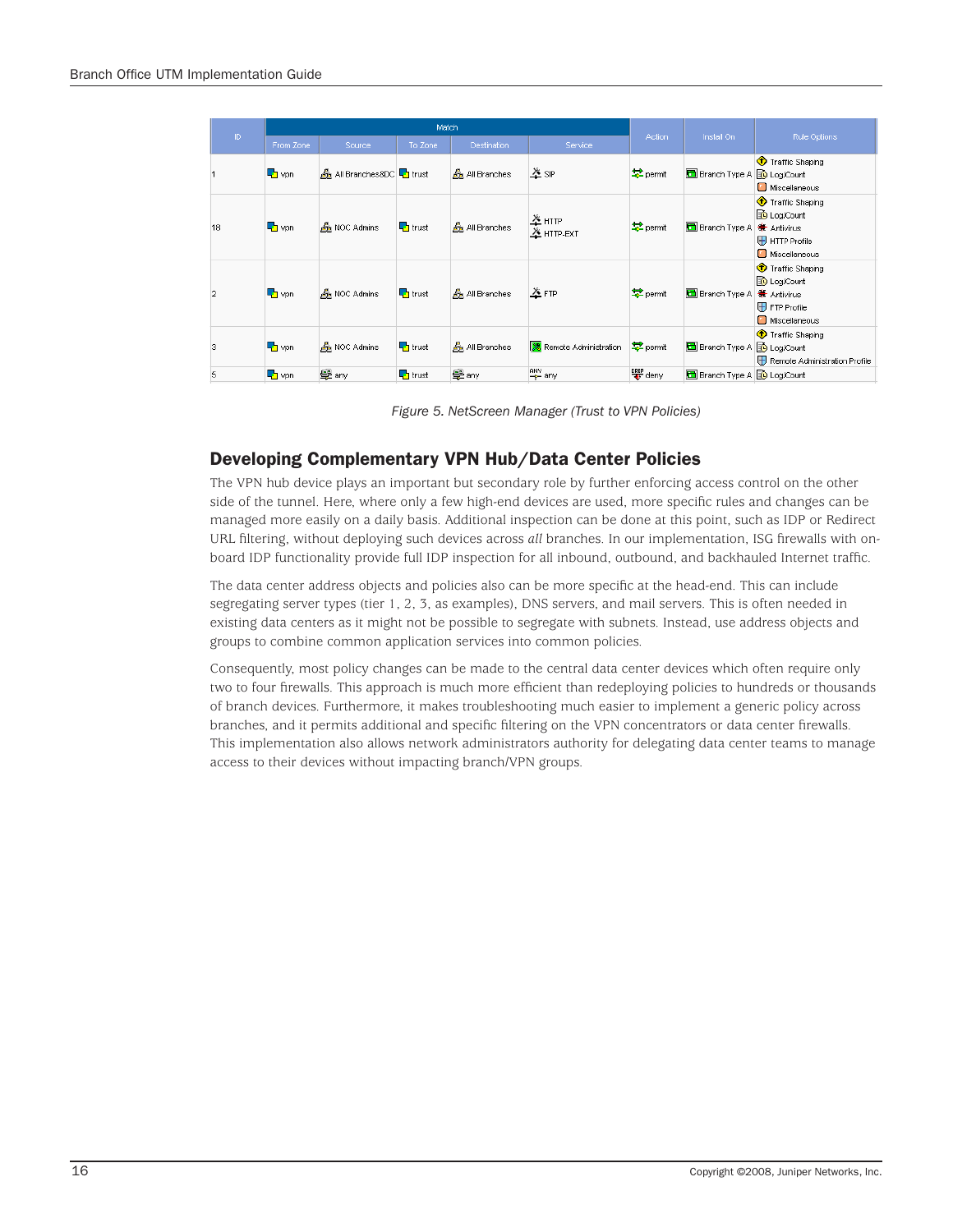# Summary

Overall, UTM features and capabilities are best suited for mid-to-large sized enterprises and government agencies that have remote branch offices and require access to more security features than just the traditional firewall. For specific compliance requirements such as Sarbanes-Oxley (SOX), Healthcare Insurance Portability and Accountability Act (HIPAA), and Payment Card Industry (PCI), implementing UTM helps easily meet these types of stringent security and performance requirements.

Implementing and managing UTM provides a significant advantage to securing the branch office from constant, ever-changing threats. Because UTM can be implemented efficiently and uniformly throughout a distributed enterprise across hundreds of remote branch offices, network administrators and IT professionals can both experience the ease in centrally managing security devices, as well as the reduced efforts required to identify and mitigate security attacks. With Juniper Networks policy-based architecture, UTM security features can be enabled selectively on a per-policy basis. This gives network administrators granular control over the enforcement of UTM. Furthermore, by consolidating UTM capabilities into a common platform at the branch, network administrators gain significant cost savings and ease of management benefits.

Using Juniper Networks products and practicing the recommended implementation guidelines provides a basis for developing strict security across the distributed enterprise, allowing network administrators to meet their enterprise security goals. The policy configuration statements in this implementation guide provide best practices in using UTM to secure business networks in common scenarios.

# Appendix A Branch SSG Configuration

The following major steps explain how to configure the branch SSG.

#### Obtain Required Licenses

Licensed UTM features are resident in all SSG devices. Juniper Networks offers antivirus, DI, and URL filtering on a yearly subscription basis tied to the serial number of your SSG device. The features implemented in this guide require both antivirus and DI (base package). To quickly find the serial number of your device, enter the following:

```
SSG5-D-> get system | include serial 
Serial Number: 0168102006001518, Control Number: 00000000
```
To determine which licenses are currently installed, enter the following:

```
SSG5-D-> get license
...
Sessions: 16064 sessions
Capacity: unlimited number of users
NSRP: ActiveActive
VPN tunnels: 40 tunnels
Vsys: None
Vrouters: 4 virtual routers
Zones: 10 zones
VLANs: 50 vlans
Drp: Enable
Deep Inspection: Enable
Deep Inspection Database Expire Date: 2009/4/23
Signature pack: Standard Deep Inspection Pack
IDP: Disable
AV: Enable(1)
Antispam: Enable(1)
Url Filtering: Expire Date: 2009/4/23
```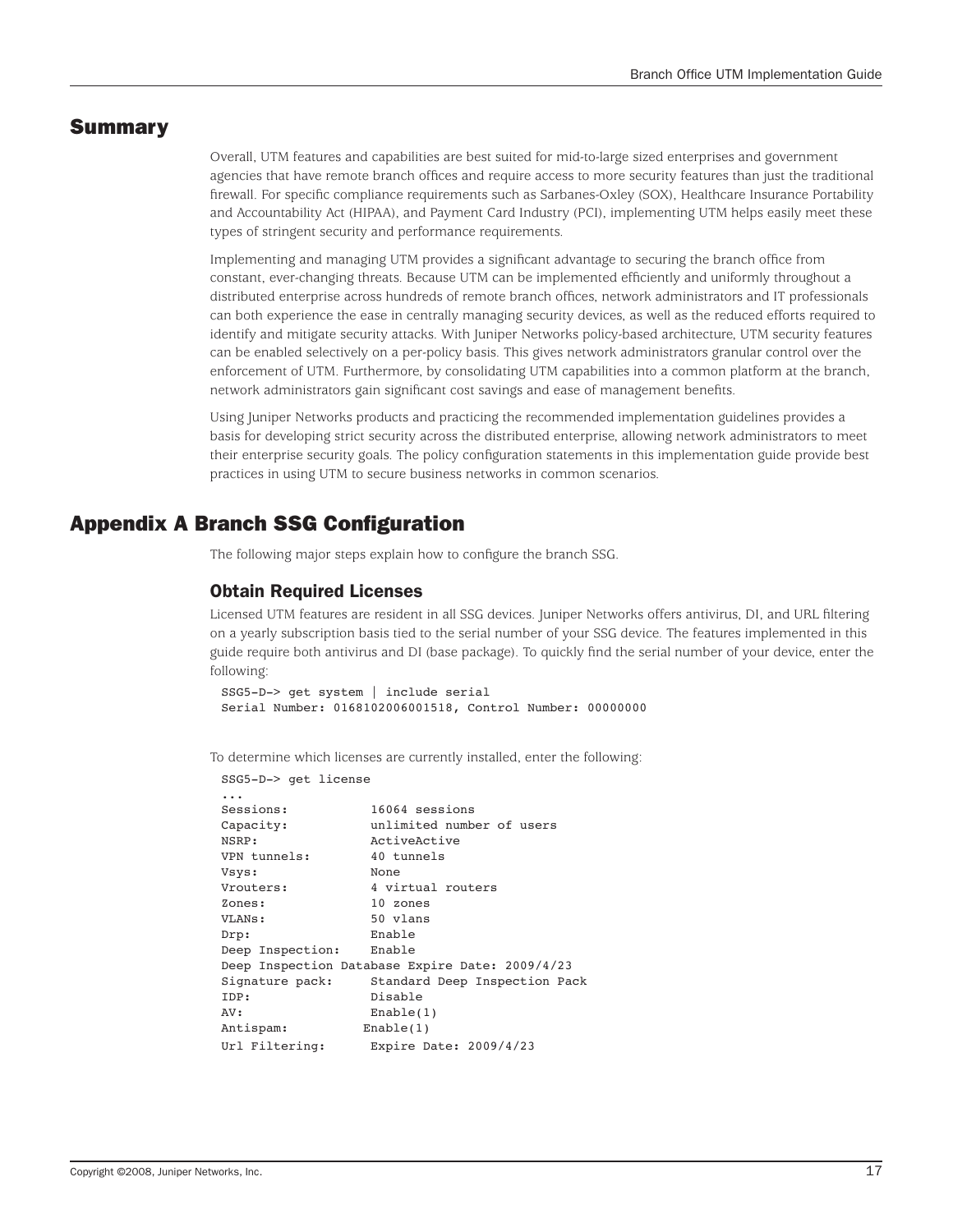You can always trigger a manual license update by using the following command. Make sure that your device can access the Internet and that DNS is configured properly before triggering a license update.

```
SSG5-D-> exec license-key update
```
### Update the Deep Inspection Database

```
SSG5-D-> exec attack-db update (ensure working Internet Default Gateway and DNS)
  or
SSG5-D-> save attack-db from tftp 1.2.3.4 attack.db to flash (Manual download from 
TFTP)
```
# Update Antivirus Database

SSG5-D-> exec av scan-mgr pattern-update

AV: pattern update will start shortly. URL http://update.juniper-updates.net/AV/5GT/

# Configure URL Filtering (Websense Redirect Used)

```
set url protocol websense
set config enable
set server 192.168.4.39 15858 10
set server src-interface bgroup0
```
exit

# Add SSG Device to NSM

Refer to the NSM Administrator Guide to add the device; using the "reachable" method is recommended. See http://www.juniper.net/techpubs/software/management/security-manager/nsm2008\_1/nsm2008.1\_admin\_ guide.pdf.

# Import the SSG Device Configuration into NSM

This import device method is recommended when you have existing SSG devices in use, and they are already configured for adding to NSM.

# Apply the Security Policy, then Update the Device

Once the device has been imported successfully, apply the security policy to the device with NSM, then update the device.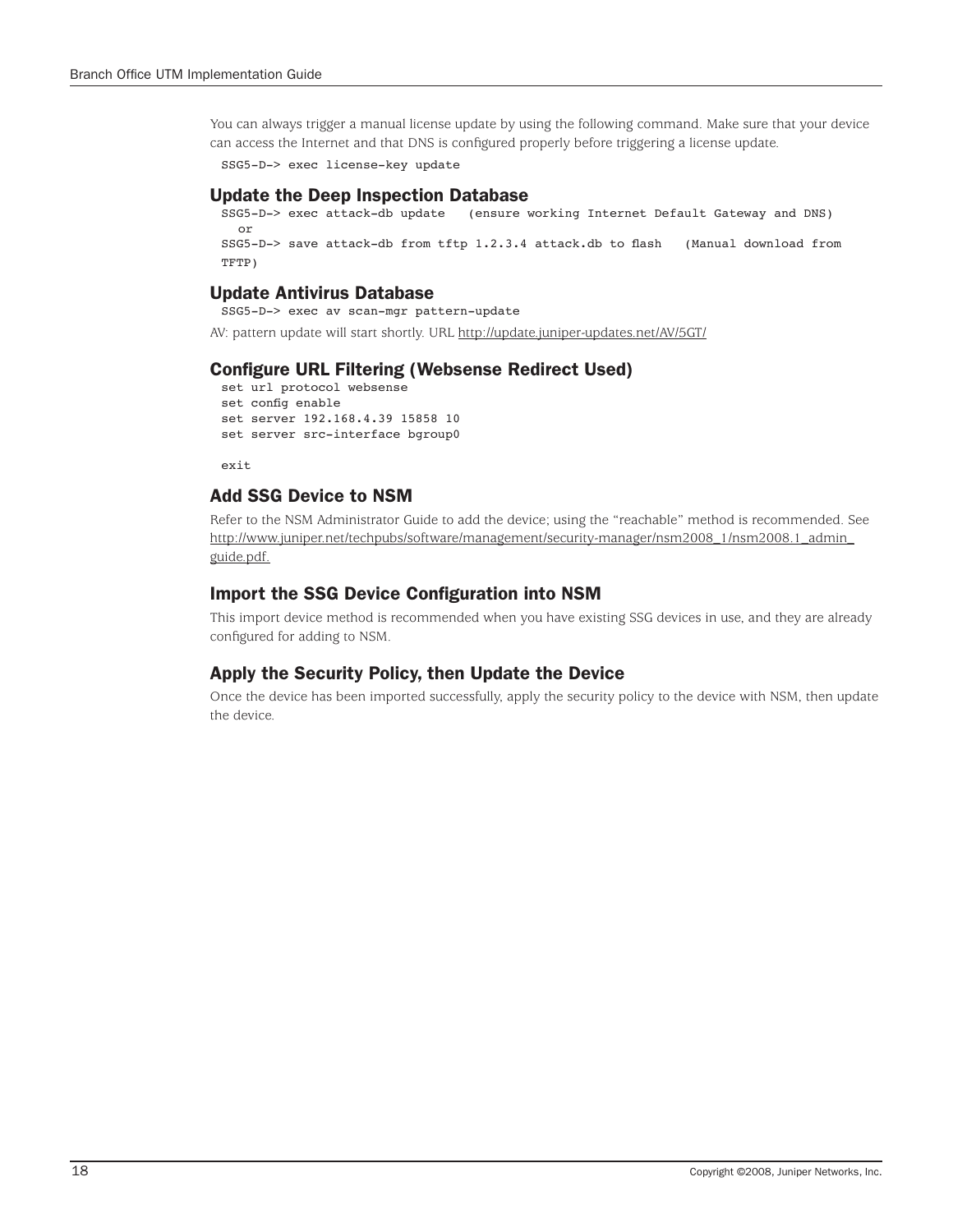# Appendix B NSM Services and Attack Groups

The following figures show the NSM Deep Inspection attack groups and services used for the security policies in this document. These groups must be created first. Then they can be applied to the security policies as outlined in this document.

| <b>OI</b> Profile                                                                                      |                                                                                   |                                            |           |           | ×                        |  |  |
|--------------------------------------------------------------------------------------------------------|-----------------------------------------------------------------------------------|--------------------------------------------|-----------|-----------|--------------------------|--|--|
| Name<br>Color<br>Comment<br>DI Severity                                                                | HTTP-FTP-Attacks<br>巴 gray<br>÷<br>Drop Critical and High FTP/HTTP<br>巴 none<br>▼ |                                            |           |           |                          |  |  |
| Signature Category                                                                                     |                                                                                   | Baseline Deep Inspection Pack (predefined) |           |           | $\overline{\phantom{a}}$ |  |  |
| 一岡<br>뼥<br>٠                                                                                           |                                                                                   |                                            |           |           |                          |  |  |
| Attacks /                                                                                              |                                                                                   | Action                                     | Deep Insp | IP Action |                          |  |  |
| <b>A</b> CRITICAL:FTP:SIGS<br>A HIGH:FTP: ANOM<br>HIGH:FTP:SIGS<br>A HIGH:HTTP: ANOM<br>HIGH:HTTP:SIGS | CRITICAL:HTTP: ANOM<br>CRITICAL:HTTP:SIGS                                         | DRIP Drop Packet                           | ✔         | 学 None    |                          |  |  |
| MEDIUM:FTP: ANOM<br>A MEDIUM:FTP:SIGS<br>MEDIUM:HTTP: ANOM<br>A MEDIUM:HTTP:SIGS                       |                                                                                   | 掌 None                                     | V         | ‡⊉ None   |                          |  |  |
|                                                                                                        |                                                                                   |                                            |           |           |                          |  |  |

*Figure 6. Deep Inspection Profile for Outbound HTTP/FTP Traffic (Outbound VPN and Outbound Internet)*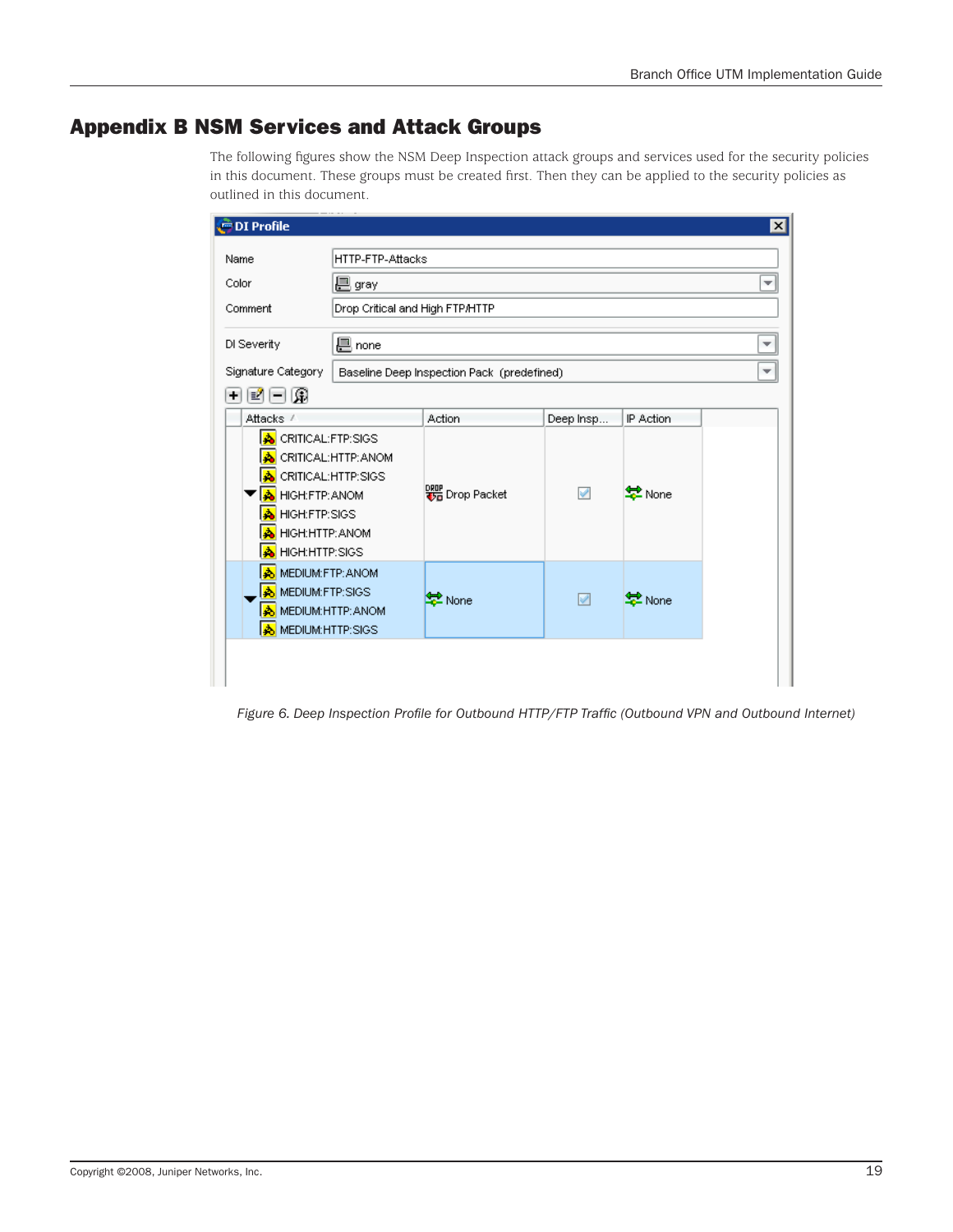| <b>DI Profile</b>                                                                                                                                                                                                                              |                                            |           |                     | $\vert x \vert$ |
|------------------------------------------------------------------------------------------------------------------------------------------------------------------------------------------------------------------------------------------------|--------------------------------------------|-----------|---------------------|-----------------|
| Enterprise-Apps<br>Name                                                                                                                                                                                                                        |                                            |           |                     |                 |
| Color<br>巴 gray                                                                                                                                                                                                                                |                                            |           |                     |                 |
| Comment                                                                                                                                                                                                                                        | besides FTP, HTTP and SIP                  |           |                     |                 |
| 凰 none<br>DI Severity                                                                                                                                                                                                                          |                                            |           |                     |                 |
| Signature Category                                                                                                                                                                                                                             | Baseline Deep Inspection Pack (predefined) |           |                     |                 |
| 日園<br>÷<br>톜                                                                                                                                                                                                                                   |                                            |           |                     |                 |
| Attacks /                                                                                                                                                                                                                                      | Action                                     | Deep Insp | IP Action           |                 |
| CRITIC SL: DNS: ANOM<br>ها<br>CRITICAL:LDAP:SIGS<br>CRITICAL: SMB: ANOM<br>CRITICAL:SMB:SIGS<br>A HIGH:DB:SIGS<br>A HIGH:DNS: ANOM<br>HIGH: DNS: SIGS<br>HIGH:LDAP: ANOM<br><b>HIGH:LDAP:SIGS</b><br><b>HIGH: SMB: ANOM</b><br>HIGH: SMB: SIGS | <mark>°re</mark> Drop Pa                   | V         | ই <sup>2</sup> None |                 |
|                                                                                                                                                                                                                                                |                                            | ОK        | Cancel              | Apply           |

*Figure 7. Deep Inspection Profile for Other Common Internet Services (Outbound VPN and Internet)*

| <b>OI</b> Profile                                                                                                                              |                                 |                                            |           |               | $\vert x \vert$ |  |  |  |
|------------------------------------------------------------------------------------------------------------------------------------------------|---------------------------------|--------------------------------------------|-----------|---------------|-----------------|--|--|--|
| Name                                                                                                                                           | HTTP-FTP-Attacks                |                                            |           |               |                 |  |  |  |
| Color                                                                                                                                          | 巴 gray                          |                                            |           |               | ٠               |  |  |  |
| Comment                                                                                                                                        | Drop Critical and High FTP/HTTP |                                            |           |               |                 |  |  |  |
| DI Severity                                                                                                                                    | 但 none                          |                                            |           |               |                 |  |  |  |
| Signature Category                                                                                                                             |                                 | Baseline Deep Inspection Pack (predefined) |           |               |                 |  |  |  |
| -109<br>۰<br>력                                                                                                                                 |                                 |                                            |           |               |                 |  |  |  |
| Attacks /                                                                                                                                      |                                 | Action                                     | Deep Insp | IP Action     |                 |  |  |  |
| <b>A</b> CRITICAL:FTP:SIGS<br><b>A</b> CRITICAL:HTTP:SIGS<br>A HIGH:FTP: ANOM<br>A HIGH:FTP:SIGS<br><b>A</b> HIGH:HTTP: ANOM<br>HIGH:HTTP:SIGS | CRITICAL:HTTP: ANOM             | 器 Drop Packet                              | ✔         | <b>E</b> None |                 |  |  |  |
| MEDIUM:FTP: ANOM<br>MEDIUM:FTP:SIGS<br>٨I<br><b>A</b> MEDIUM: HTTP: ANOM<br><b>A</b> MEDIUM:HTTP:SIGS                                          |                                 | 분<br>None                                  | V         | 掌 None        |                 |  |  |  |
|                                                                                                                                                |                                 |                                            |           |               |                 |  |  |  |

*Figure 8. Deep Inspection Profile for Internet and Enterprise Email Inspection (Outbound VPN & Internet)*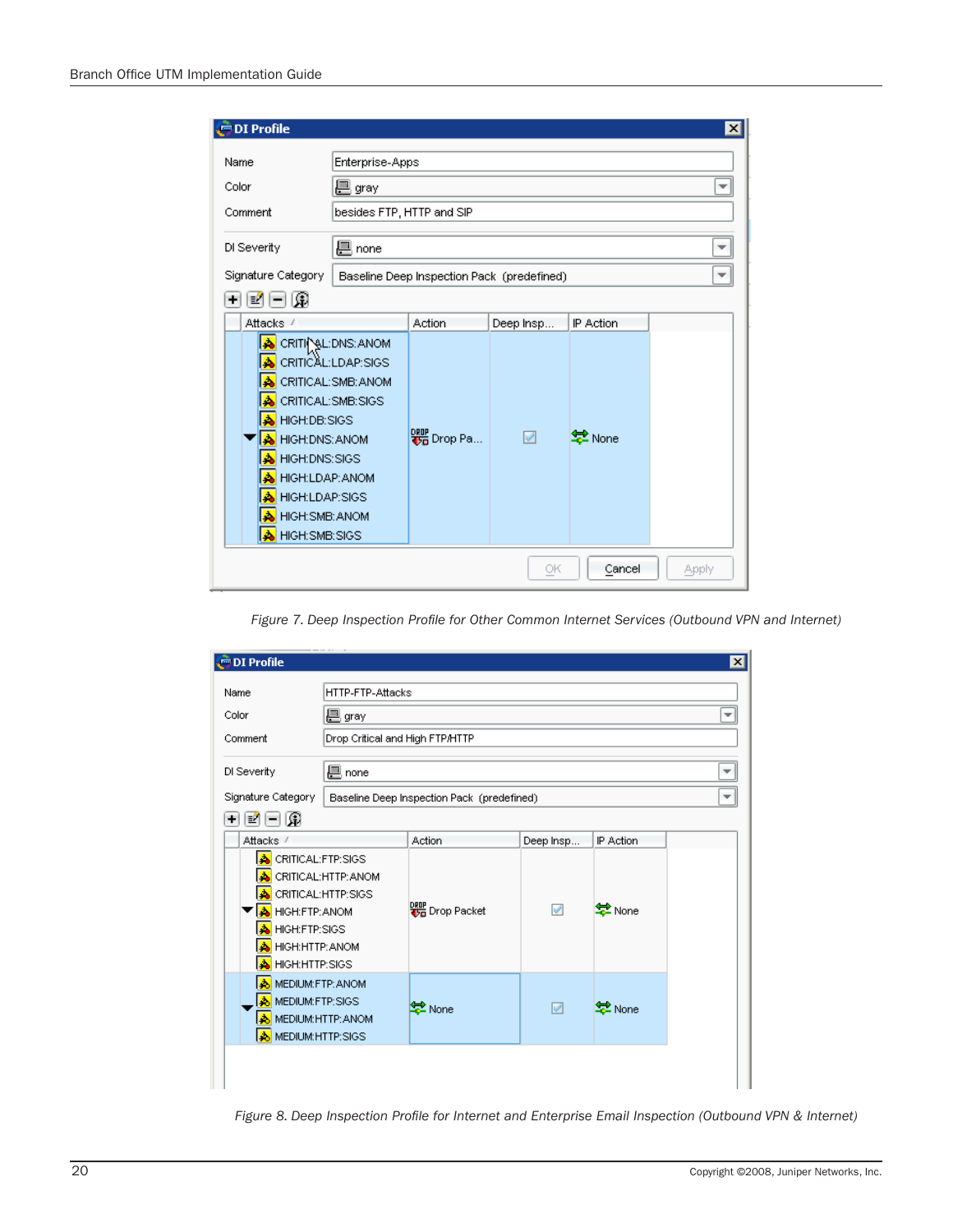| <b>OI</b> Profile                                                                                                                                                                                                          |                                                                   |                        |                |                                  | $\vert x \vert$ |
|----------------------------------------------------------------------------------------------------------------------------------------------------------------------------------------------------------------------------|-------------------------------------------------------------------|------------------------|----------------|----------------------------------|-----------------|
| Enterprise-Apps<br>Name<br>巴 gray<br>Color<br>▼<br>besides FTP, HTTP and SIP<br>Comment<br>巴 none<br>DI Severity<br>Signature Category<br>Baseline Deep Inspection Pack (predefined)                                       |                                                                   |                        |                |                                  |                 |
| -109<br>٠<br>택<br>Attacks /<br>l۵<br>CRITICAL:SMB:SIGS<br>HIGH:DB:SIGS<br>A<br><b>HIGH:DNS: ANOM</b><br>HIGH: DNS: SIGS<br>Δ<br>HIGH:LDAP: ANOM<br>Δ<br><b>HIGH:LDAP:SIGS</b><br>A<br>HIGH: SMB: ANOM<br>A HIGH: SMB: SIGS | CRITIC SL: DNS: ANOM<br>CRITICAL:LDAP:SIGS<br>CRITICAL: SMB: ANOM | Action<br>DRIP Drop Pa | Deep Insp<br>V | IP Action<br><mark>호</mark> None |                 |
|                                                                                                                                                                                                                            |                                                                   |                        | ОК             | Cancel                           | Apply           |

*Figure 9. Deep Inspection Profile for Common Enterprise Applications (Inbound and Outbound VPN)*

| Service Group                                                                                  | $\vert x \vert$                                                                                                                                                                                                                                                                                                                                                                                                                                                                                                                          |                              |
|------------------------------------------------------------------------------------------------|------------------------------------------------------------------------------------------------------------------------------------------------------------------------------------------------------------------------------------------------------------------------------------------------------------------------------------------------------------------------------------------------------------------------------------------------------------------------------------------------------------------------------------------|------------------------------|
| Name<br>Color<br>Comment                                                                       | Remote Administration<br>l <mark>≫</mark> green                                                                                                                                                                                                                                                                                                                                                                                                                                                                                          | ha<br>ht                     |
| Non-members<br><u>پر</u><br>Ą.<br>≛<br>$\overline{\mathbf{x}}$<br>$\lambda$<br> ※<br>≛<br>l X. | Members<br>X HTTPS (predefined)<br>addrmask-reply (predefine<br>$\lambda$<br>ICMP-ANY (predefined)<br>addrmask-request (predefi)<br>$\frac{x}{x}$<br>Add==><br>AH (predefined)<br><b>RDP</b><br>SMB (predefined)<br>any-ip (predefined)<br><==Remove<br>Iz.<br>AOL (predefined)<br>SNMP (predefined)<br>SSH (predefined)<br>BGP (predefined)<br>$\ddot{\bm{\times}}$<br>TELNET (predefined)<br>bootp-client (predefined)<br>VNC (predefined)<br>bootp-client-tcp (predefiner<br>bootp-client-udp (predefine<br>bootp-server (predefined) | ha<br>ht<br>'nt<br>ha<br>'nt |
| ОК<br>Cancel<br>Apply                                                                          |                                                                                                                                                                                                                                                                                                                                                                                                                                                                                                                                          |                              |

*Figure 10. NSM Services Object for Remote Administration Services (Inbound VPN)*